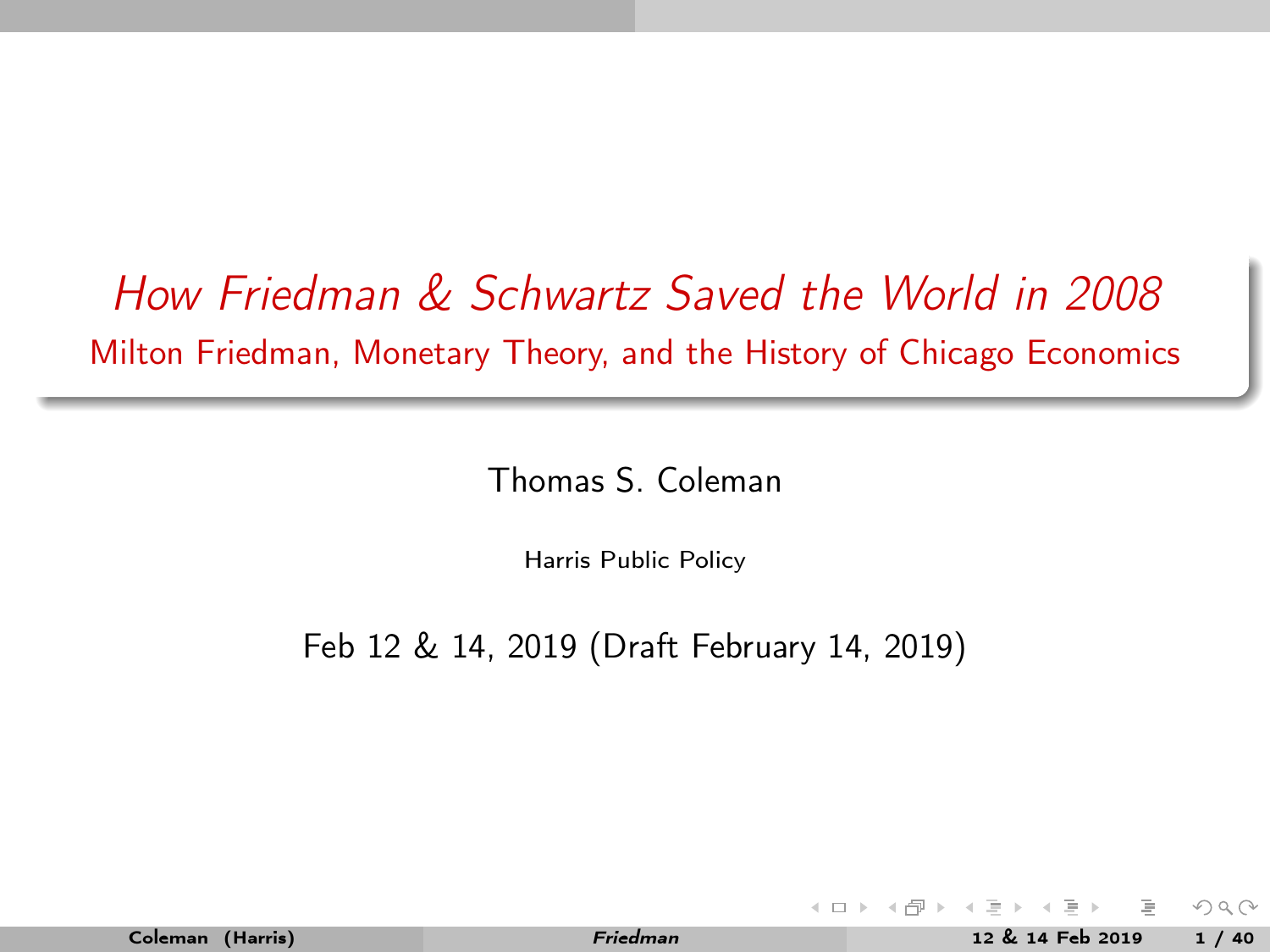I exaggerate, but only somewhat. There is truth in saying that Milton Friedman and Anna Schwartz, with A Monetary History of the United States, taught the Federal Reserve how to manage the 2008 financial crisis

I discuss three episodes, which teach us about money, banking, and liquidity crises:

- 1907-08: liquidity crisis, restricted convertibility, and depression
- 1930s: Fed failure, massive bank failures, and the Great Depression
- 2008: Quantitative Easing and how the Fed saved the financial system

Before turning to monetary history, let's review Milton Friedman & his contributions

 $\Omega \Omega$ 

 $\left\{ \begin{array}{ccc} 1 & 0 & 0 \\ 0 & 1 & 0 \end{array} \right\}$  ,  $\left\{ \begin{array}{ccc} 0 & 0 & 0 \\ 0 & 0 & 0 \end{array} \right\}$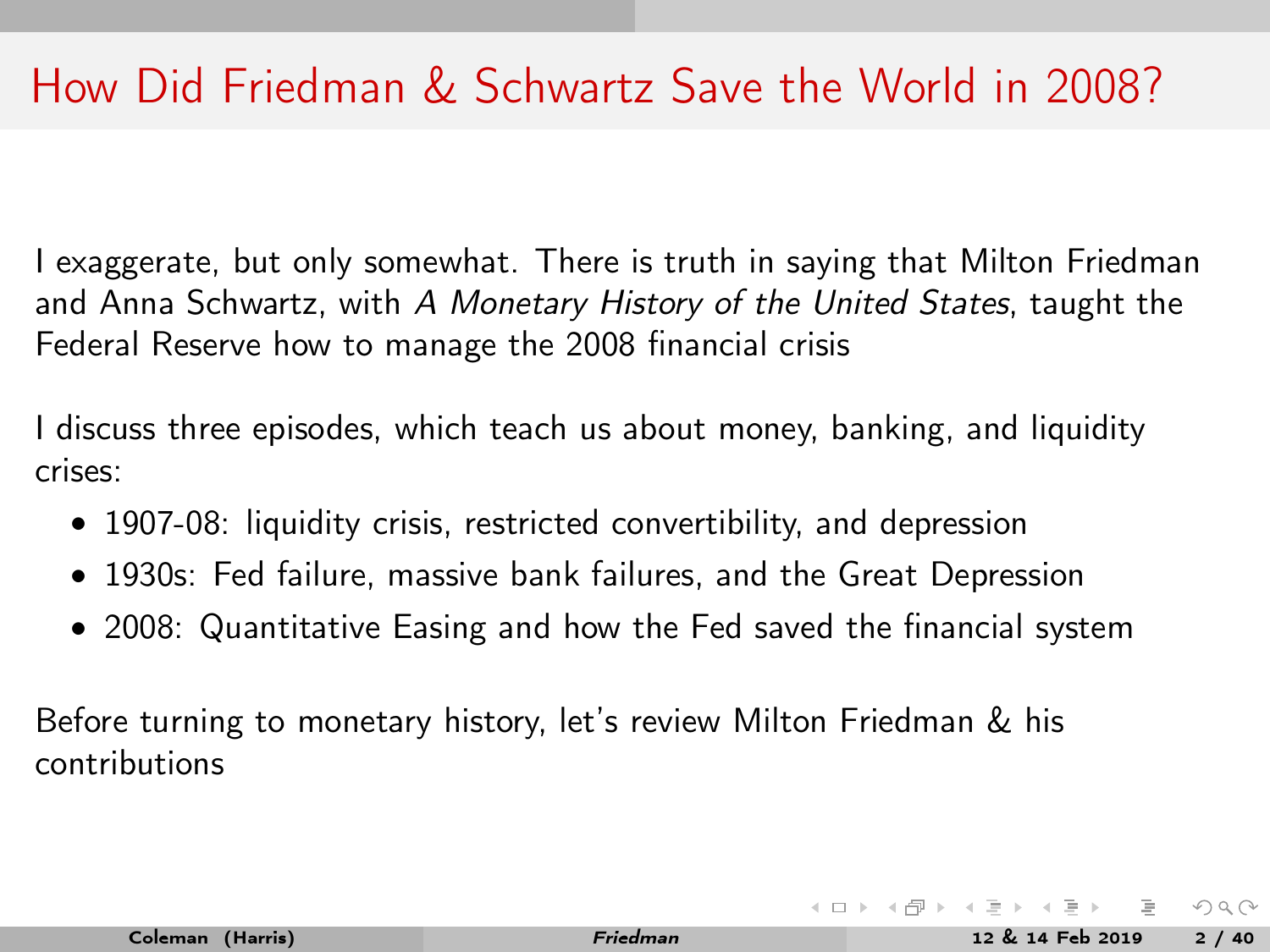## <span id="page-2-0"></span>**Outline**

- **1 [Introduction to Friedman's Economics](#page-3-0)**
- <sup>2</sup> [Quick View: Permanent Income & Natural Rate](#page-10-0)

<sup>3</sup> [Monetary History and Three Financial Crises](#page-13-0) [Financial Crises are American as Apple Pie](#page-13-0) [Basics of Money and Banking](#page-18-0) [1907: Liquidity Crisis, NY Banks Restrict Convertibility](#page-23-0) [1913: Federal Reserve Founded](#page-32-0) [1930s: Federal Reserve Fails](#page-34-0) [1960s: Friedman & Schwartz Revise Monetary History, Educate the Fed](#page-38-0) [2008: Federal Reserve \(& Bernanke\) Save the Financial System](#page-41-0)

<sup>4</sup> [Conclusion: Friedman & Monetary Theory](#page-45-0)

#### Find these notes (and Vignettes) at www.hilerun.org/econ

 $\Omega$ 

**K ロト K 母 ト K ヨ ト K**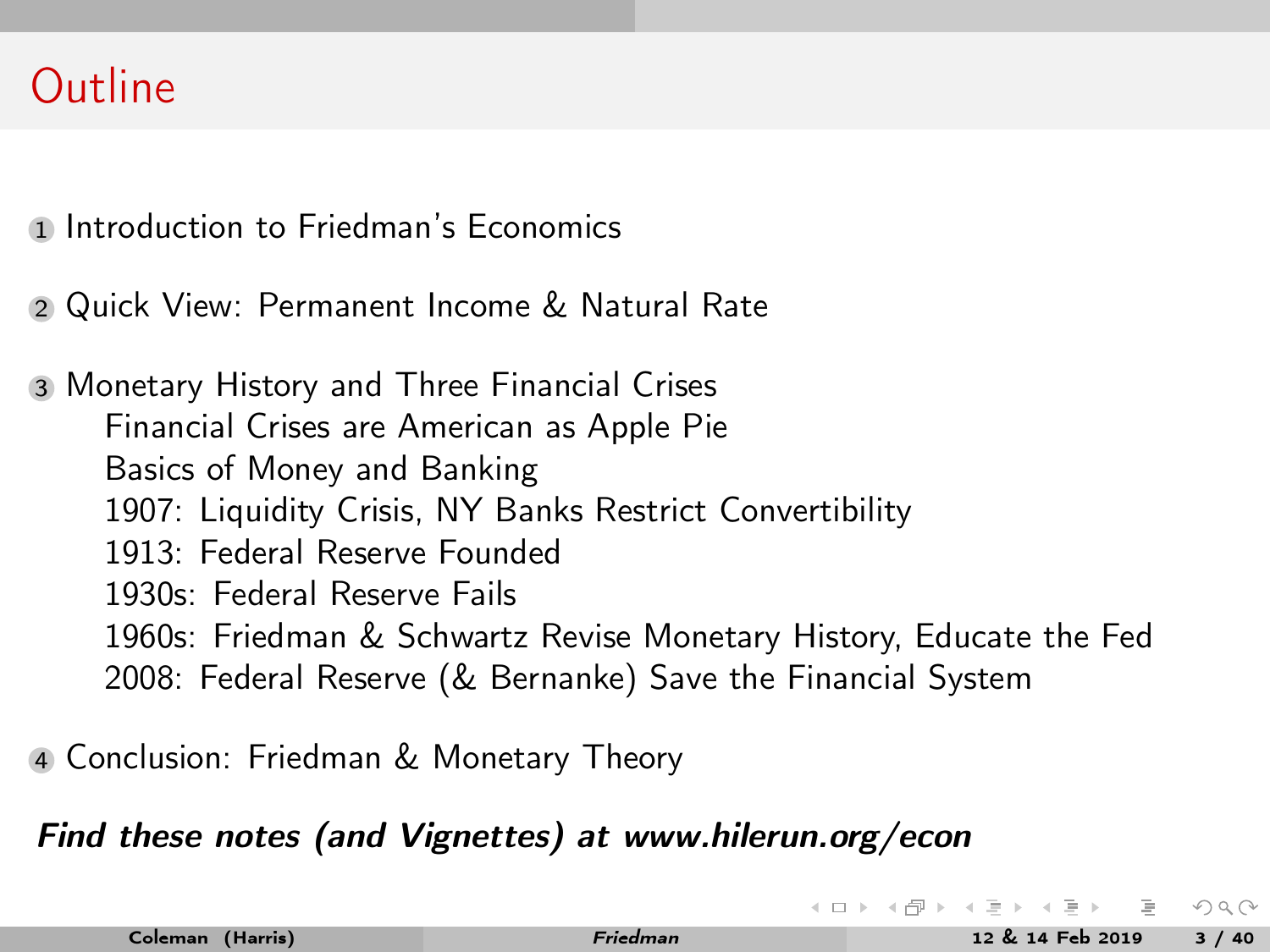# <span id="page-3-0"></span>I will Focus on Milton Friedman's Economics – Not Politics

Many "Histories of Chicago Economics" discuss people, politics, ideology

• Particularly Friedman, widely remembered for his popular TV shows and political advocacy

But I want to focus on Friedman's economics: the *Ideas* and Concepts . Two Central Themes:

- 1 Taking economics seriously
- 2 Applying and testing economics empirically

In discussions of economic science, Chicago stands for an approach that takes seriously the use of economic theory as a tool for analyzing a startling wide range of concrete problems, . . . that insists on the empirical testing of theoretical generalizations, and that rejects alike facts without theory and theory without facts. [1974 address to the University of Chicago Trustees. cf UofC Magazine Jan-Feb 2007, volume 99, issue 3]



 $OQ$ 

**K ロト K 母 ト K ヨ ト K**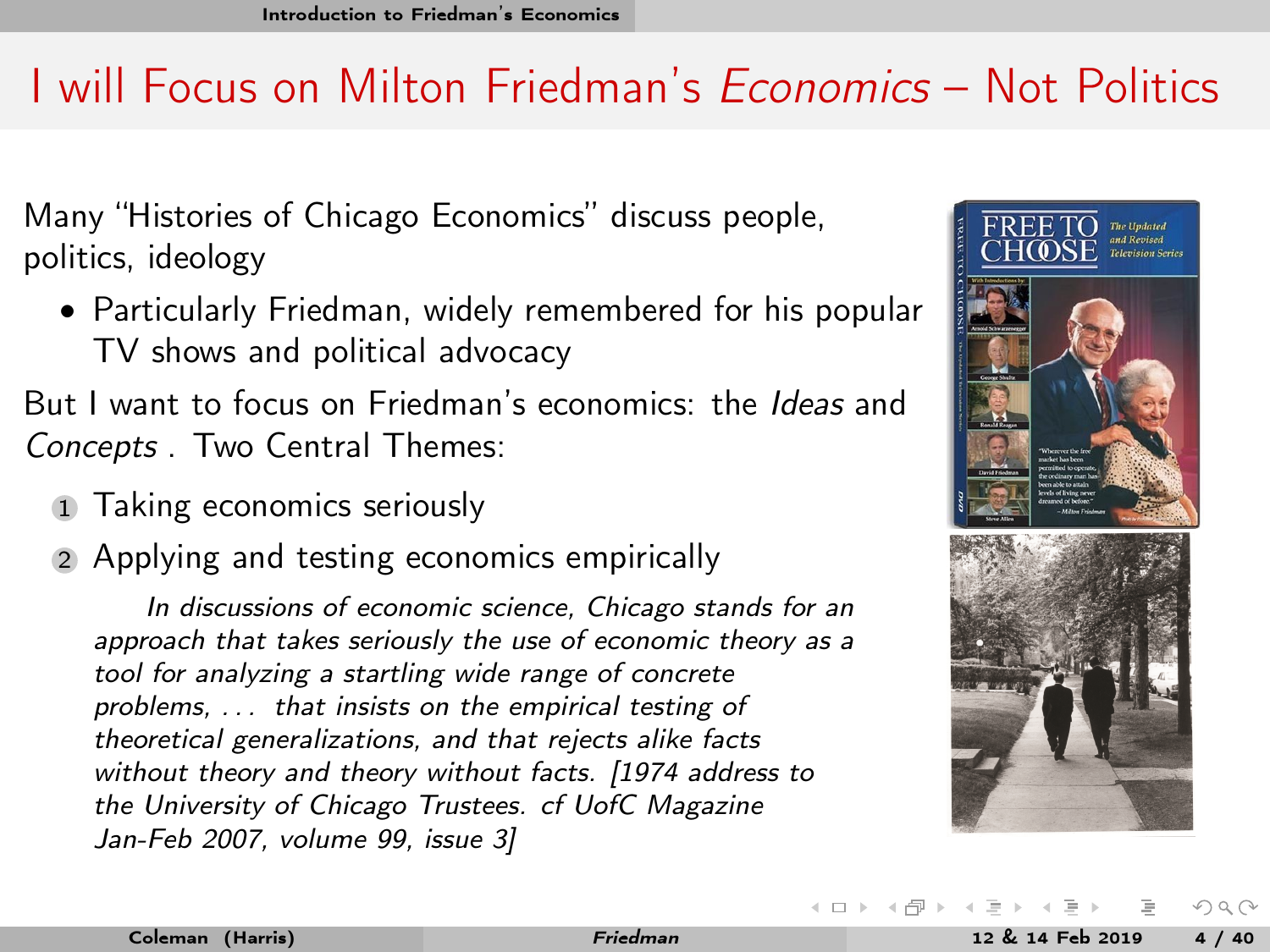# <span id="page-4-0"></span>Some of Friedman's Contributions to Economics

- Statistics: "Friedman test": non-parametric, repeated ranked treatments
	- Largely forgotten in recognizing Friedman's contributions
- Consumption Function and Permanent Income
	- Motivated by puzzles from Keynes's General Theory (Friedman 1957)
	- Concept of Permanent Income still used today
	- Central to question of fiscal stimulus fiscal multiplier and marginal propensity to consume
- Methodology
	- How do we, as economists, make and test theories?
	- Fundamental and deep questions
- Phillips curve & Natural Rate of Unemployment
	- No inflation unemployment trade-off
	- NAIRU or Non-Accelerating Inflation Rate of Unemployment
	- Basic microeconomics: people care about real wages, prices, etc.
	- I thought Friedman and Ned Phelps had killed the Phillips Curve in the 1960s
	- But still with us like the Hydra it seems to always grow a new head
- Monetary History maybe what Friedman is be[st](#page-3-0) r[e](#page-5-0)[m](#page-3-0)[em](#page-4-0)[b](#page-5-0)[e](#page-2-0)[re](#page-3-0)[d](#page-5-0)[fo](#page-2-0)[r](#page-3-0)

 $OQ$ 

 $($  ロ )  $($   $($   $\oplus$   $)$   $($   $\oplus$   $)$   $($   $\oplus$   $)$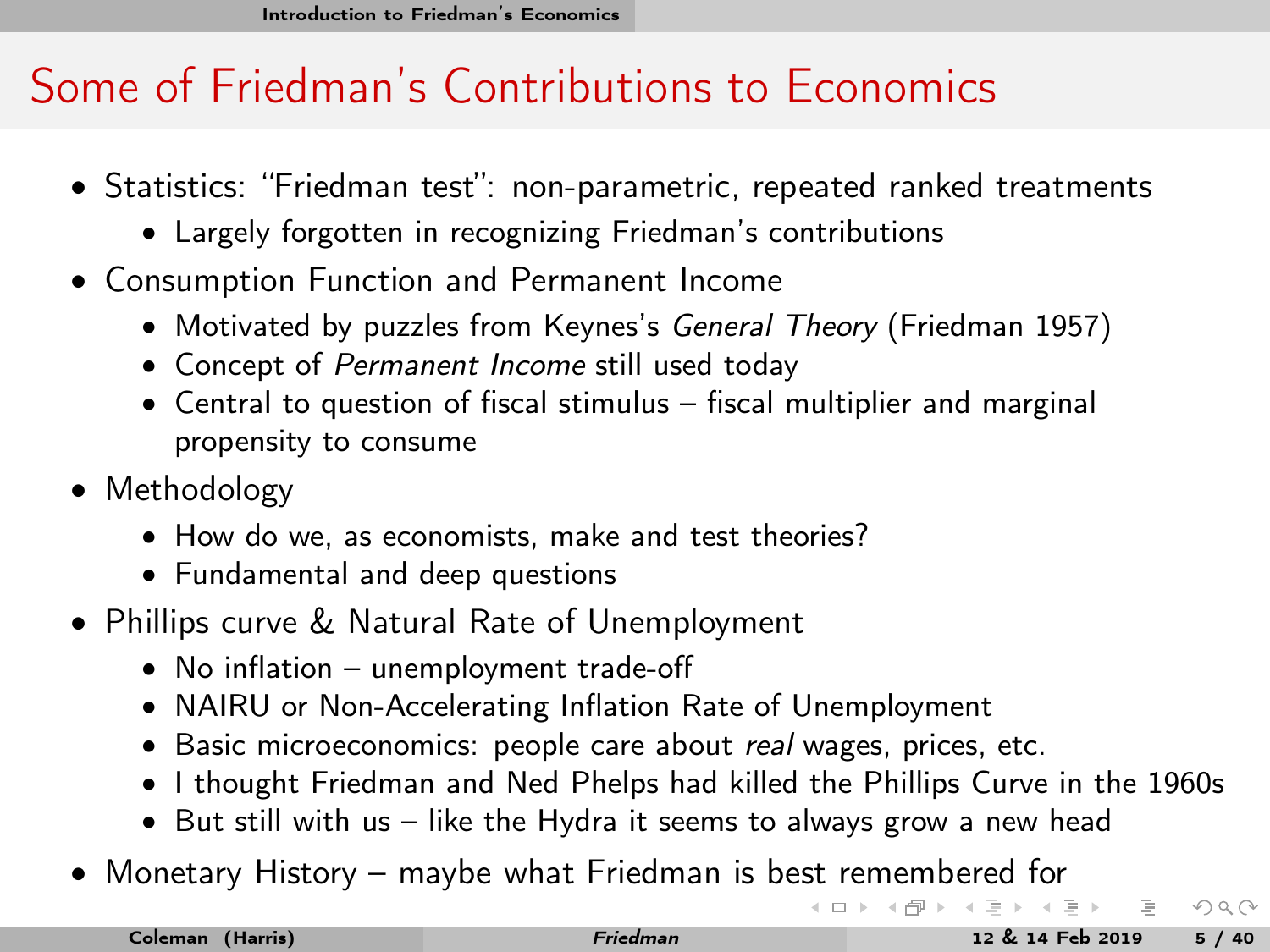# <span id="page-5-0"></span>Price Theory (Microeconomics) Fundamental for Friedman

Friedman's contributions are concentrated in Macro

- But everything he did was built on Micro
- Chicago Price Theory The application of microeconomics to real problems

Chicago has a long tradition of using and teaching Price Theory

- Jacob Viner taught Econ 301 "Price and Distribution Theory" from the 1920s through 1946
- Friedman taught it for many years after Viner
- Econ 301, "Price Theory", is still the core and central course for microeconomics for economics PhDs.
- Passed from one generation to the next: Viner taught Friedman; Friedman taught Becker; Becker taught Allen and myself. And we have taught some of you.

 $\Omega \Omega$ 

 $4$  ロト 4 何 ト 4 ヨ ト 4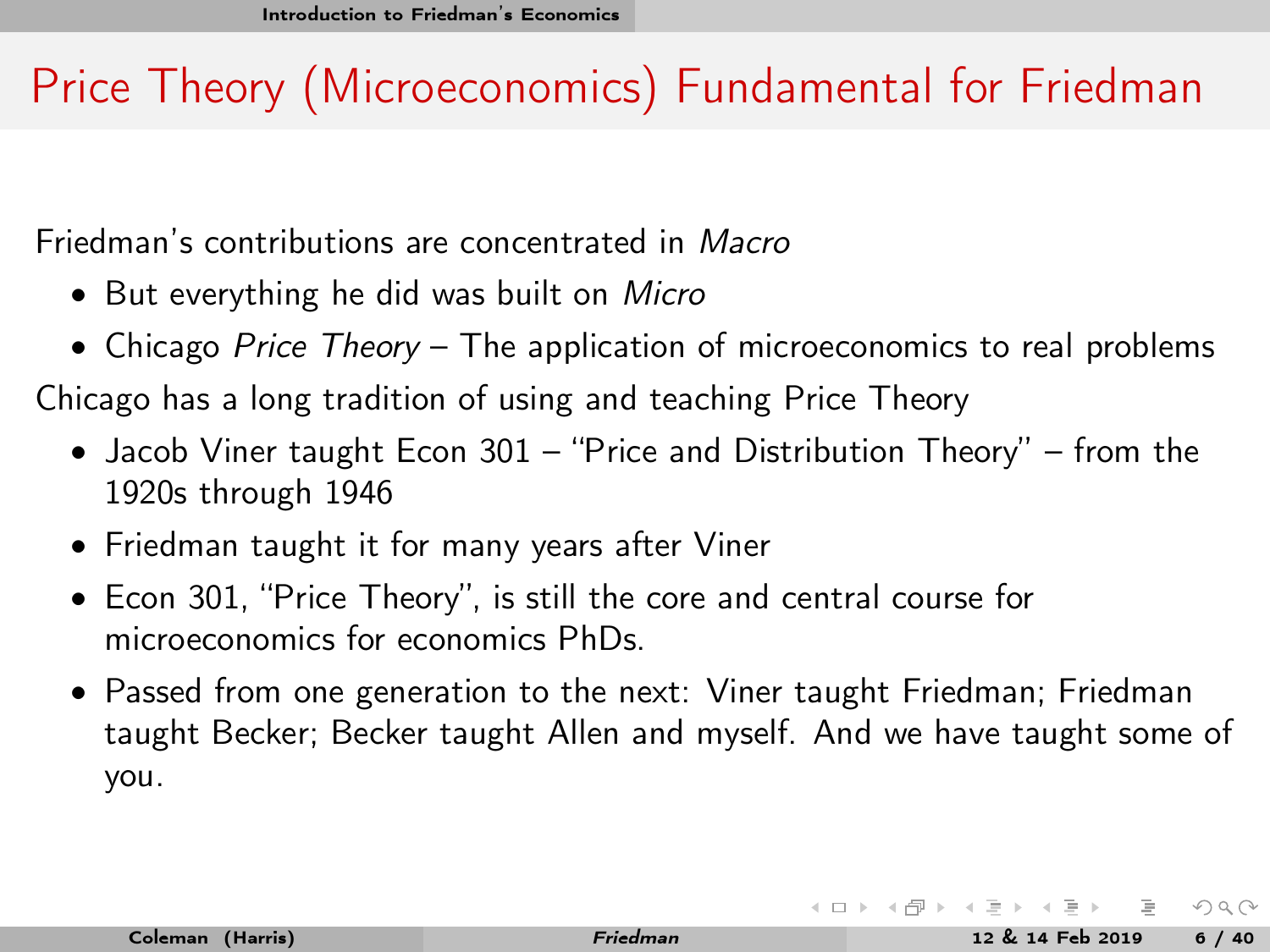<span id="page-6-0"></span>Jim Heckman (who you heard a week or two ago) lays out some "Ground Rules" – rules that Friedman would no doubt endorse

 $OQ$ 

 $4$  ロ }  $4$   $\overline{m}$  }  $4$   $\overline{m}$  }  $4$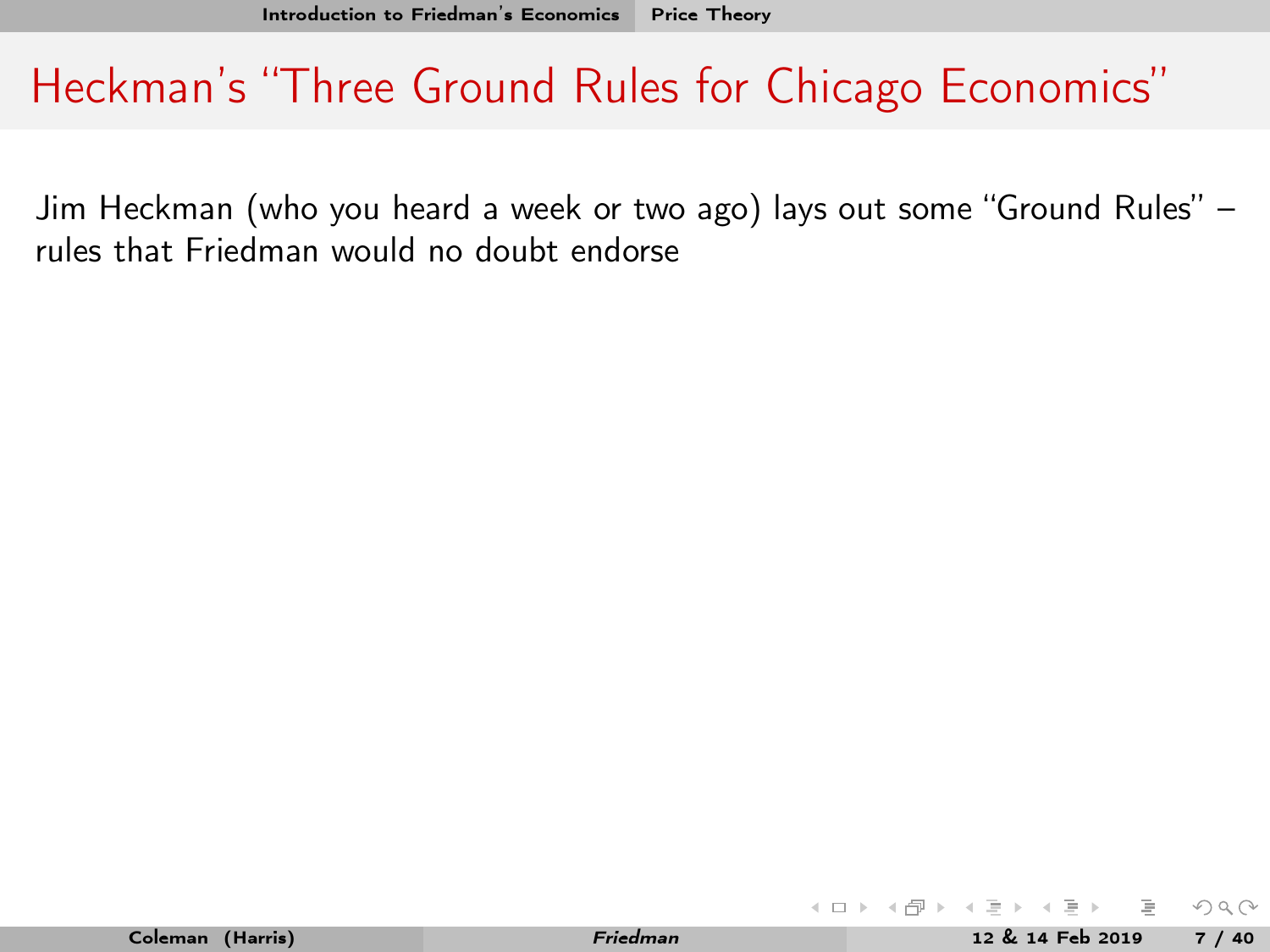Jim Heckman (who you heard a week or two ago) lays out some "Ground Rules" – rules that Friedman would no doubt endorse

<sup>1</sup> Faculty know and understand the corpus of economic theory and economic empirical knowledge – not just their specialty within the field. Students and faculty speak a common language – the language of basic price theory and the economics of incentives – and that we can communicate these ideas clearly.

Quoting from 2012 presentation at the Friedman Centenial Celebration

| Coleman (Harris) |
|------------------|
|                  |

 $OQ$ 

 $4$  ロト 4 何 ト 4 ヨ ト 4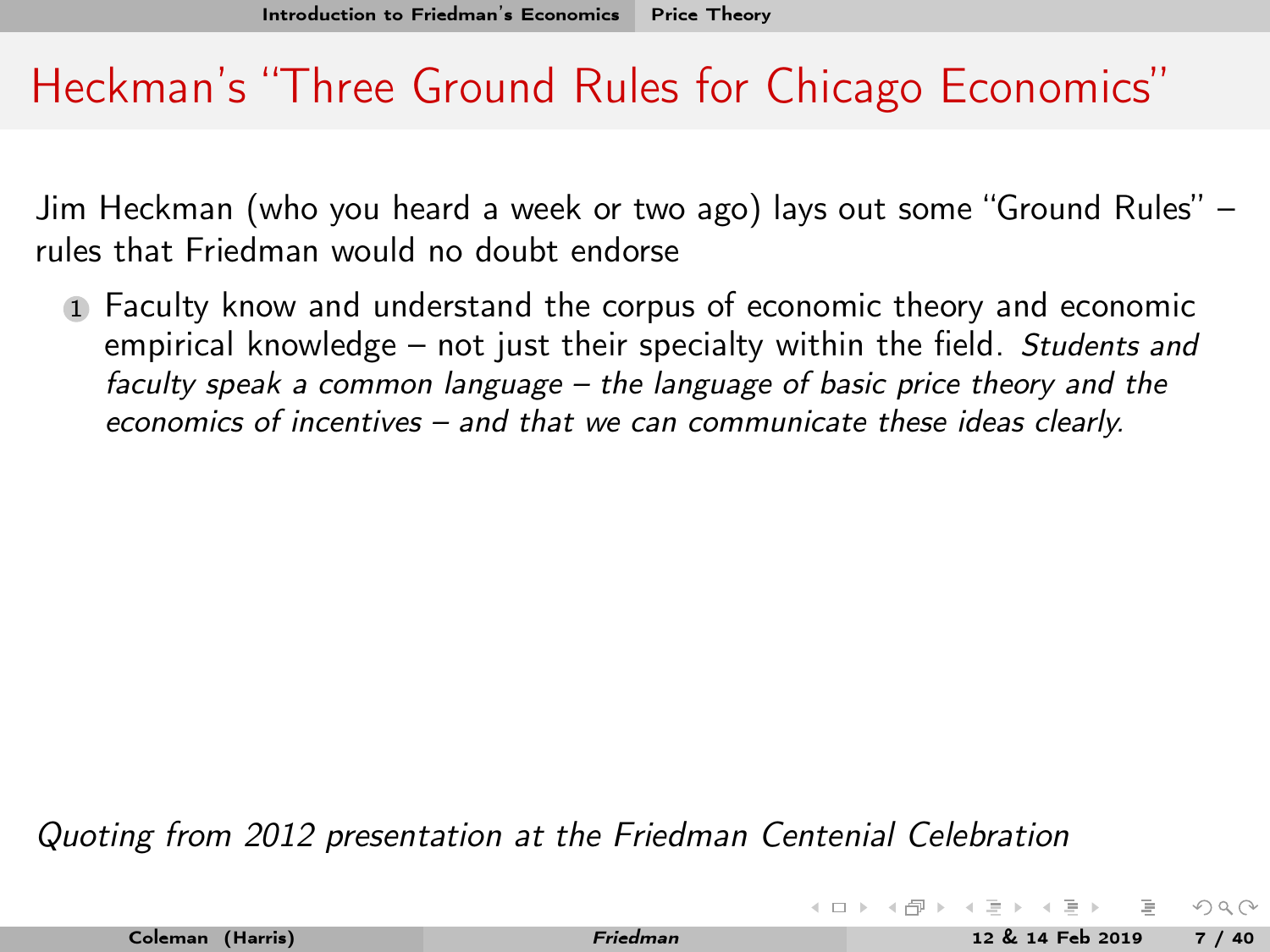Jim Heckman (who you heard a week or two ago) lays out some "Ground Rules" – rules that Friedman would no doubt endorse

- <sup>1</sup> Faculty know and understand the corpus of economic theory and economic empirical knowledge – not just their specialty within the field. Students and faculty speak a common language – the language of basic price theory and the economics of incentives – and that we can communicate these ideas clearly.
- <sup>2</sup> Chicago views economics as a serious subject, tackling serious problems.

Quoting from 2012 presentation at the Friedman Centenial Celebration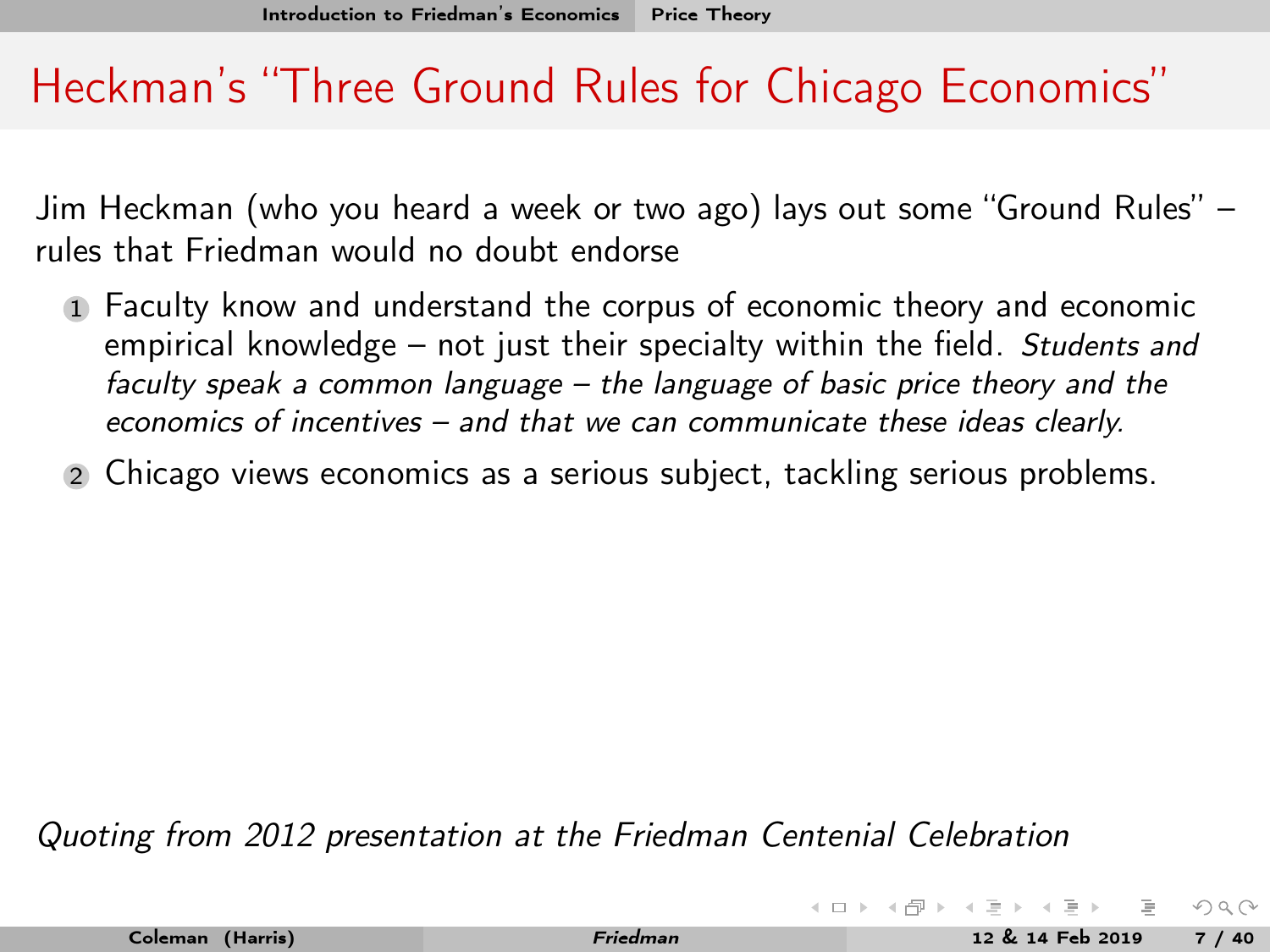Jim Heckman (who you heard a week or two ago) lays out some "Ground Rules" – rules that Friedman would no doubt endorse

- <sup>1</sup> Faculty know and understand the corpus of economic theory and economic empirical knowledge – not just their specialty within the field. Students and faculty speak a common language – the language of basic price theory and the economics of incentives – and that we can communicate these ideas clearly.
- <sup>2</sup> Chicago views economics as a serious subject, tackling serious problems.
- <sup>3</sup> Chicago economics demands that scholars move beyond selective and self-serving appeals to "stylized facts" to "illustrate" theories and instead engages and promotes the serious scientific task of careful and creative analyses of data, linking theory and evidence. Chicago values the hard empirical work that produces convincing evidence and rigorous economic theorizing that produces lasting contributions to important problems.

Quoting from 2012 presentation at the Friedman Centenial Celebration

 $OQ$ 

 $($  ロ )  $($   $($   $\oplus$   $)$   $($   $\oplus$   $)$   $($   $\oplus$   $)$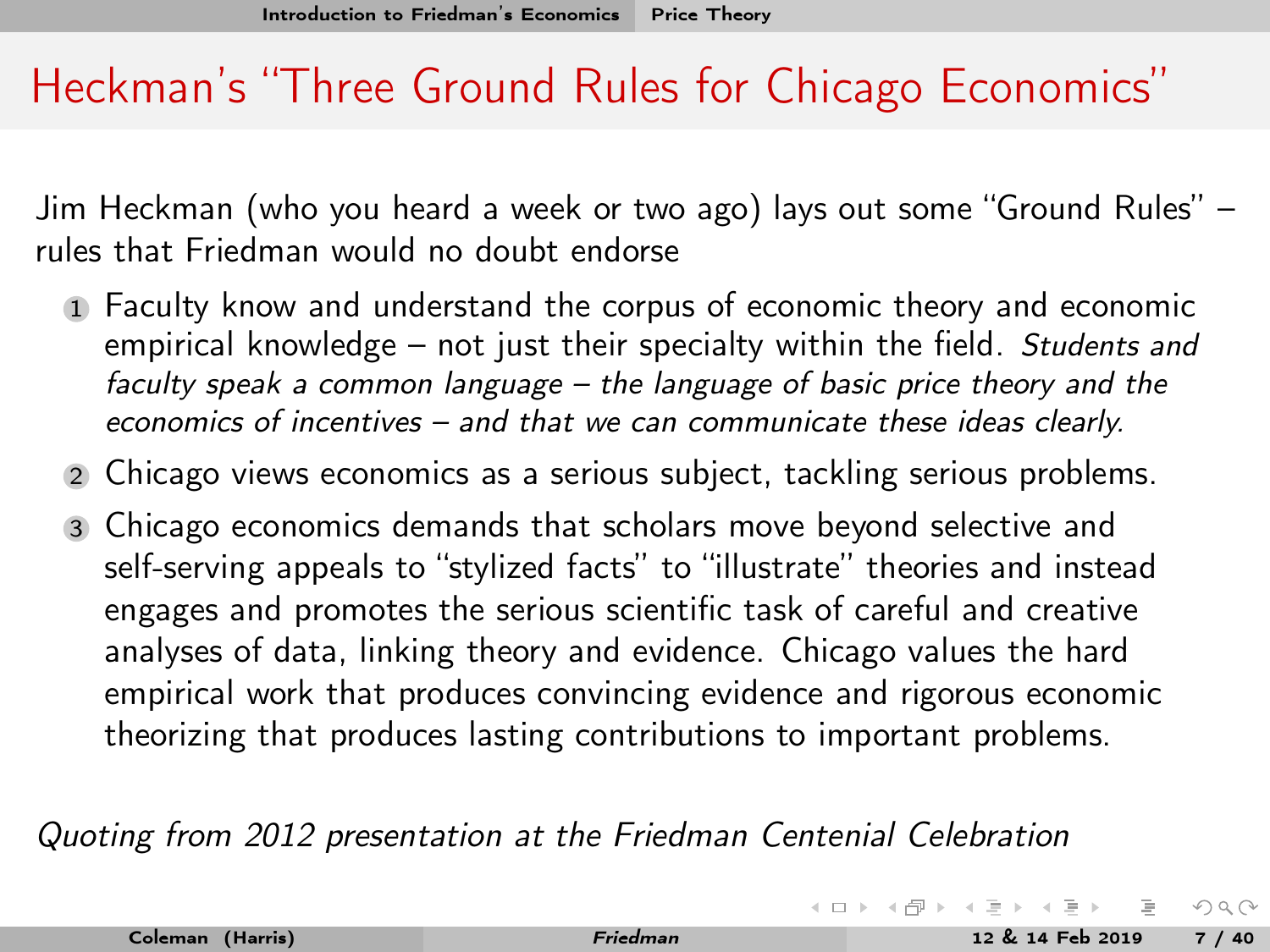<span id="page-10-0"></span>1 [Introduction to Friedman's Economics](#page-3-0)

#### <sup>2</sup> [Quick View: Permanent Income & Natural Rate](#page-10-0)

<sup>3</sup> [Monetary History and Three Financial Crises](#page-13-0) [Financial Crises are American as Apple Pie](#page-13-0) [Basics of Money and Banking](#page-18-0) [1907: Liquidity Crisis, NY Banks Restrict Convertibility](#page-23-0) [1913: Federal Reserve Founded](#page-32-0) [1930s: Federal Reserve Fails](#page-34-0) [1960s: Friedman & Schwartz Revise Monetary History, Educate the Fed](#page-38-0) [2008: Federal Reserve \(& Bernanke\) Save the Financial System](#page-41-0)

<sup>4</sup> [Conclusion: Friedman & Monetary Theory](#page-45-0)

 $\Omega$ 

 $4$  ロト 4 何 ト 4 ヨ ト 4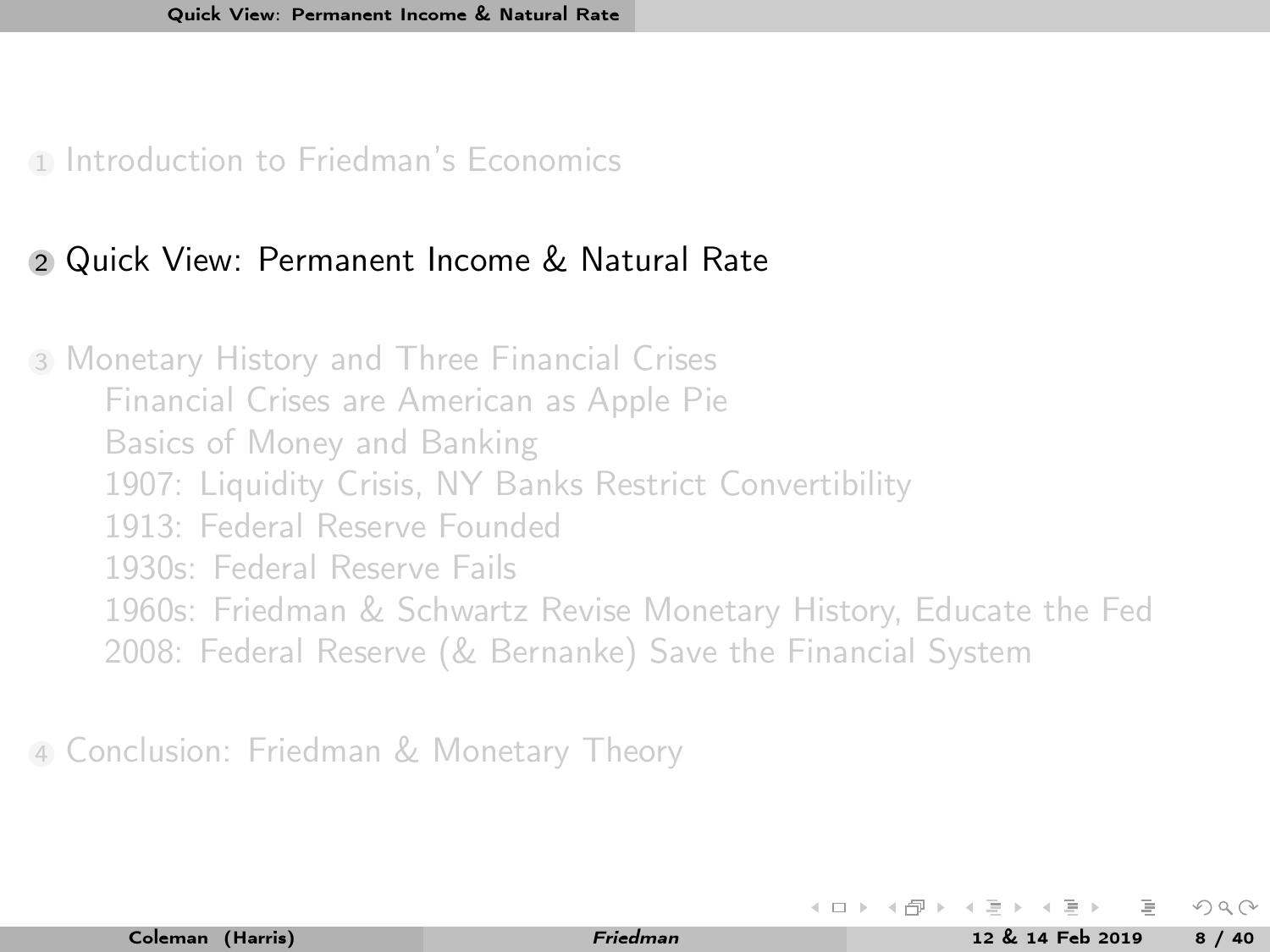### Permanent Income and Theory of the Consumption Function

Puzzle, related to Keynes's General Theory, Marginal Propensity to Consume, and fiscal multiplier

- MPC: How much does Cons ↑ when Inc ↑? How much spent vs saved?
- Cross-section (point-in-time): MPC low, most saved (savings ↑)
- Time-series & cross-country: MPC near one, savings rate constant

Friedman has wonderful, and wonderfully simple, explanation:

- Permanent vs Transitory Income:  $\Delta Y = \Delta Y_{\text{perm}} + \Delta Y_{\text{trans}}$
- MPC<sub>perm</sub>  $\approx 1$ , MPC<sub>trans</sub>  $\approx 0$
- We often mis-measure "income":
	- Measure across people, much income difference  $Y_{trans}$
	- For aggregate (measure across time)  $Y_{trans}$  averages out, see  $\Delta Y_{perm}$
- Friedman's 7-day week example: On Wed, 6 workers earn \$0, 1 earns \$100 and saves most (spends little, MPC low)

Hugely relevant for today's questions about government tax and spending stimulus

 $OQ$ 

 $($  ロ )  $($   $($   $\oplus$   $)$   $($   $\oplus$   $)$   $($   $\oplus$   $)$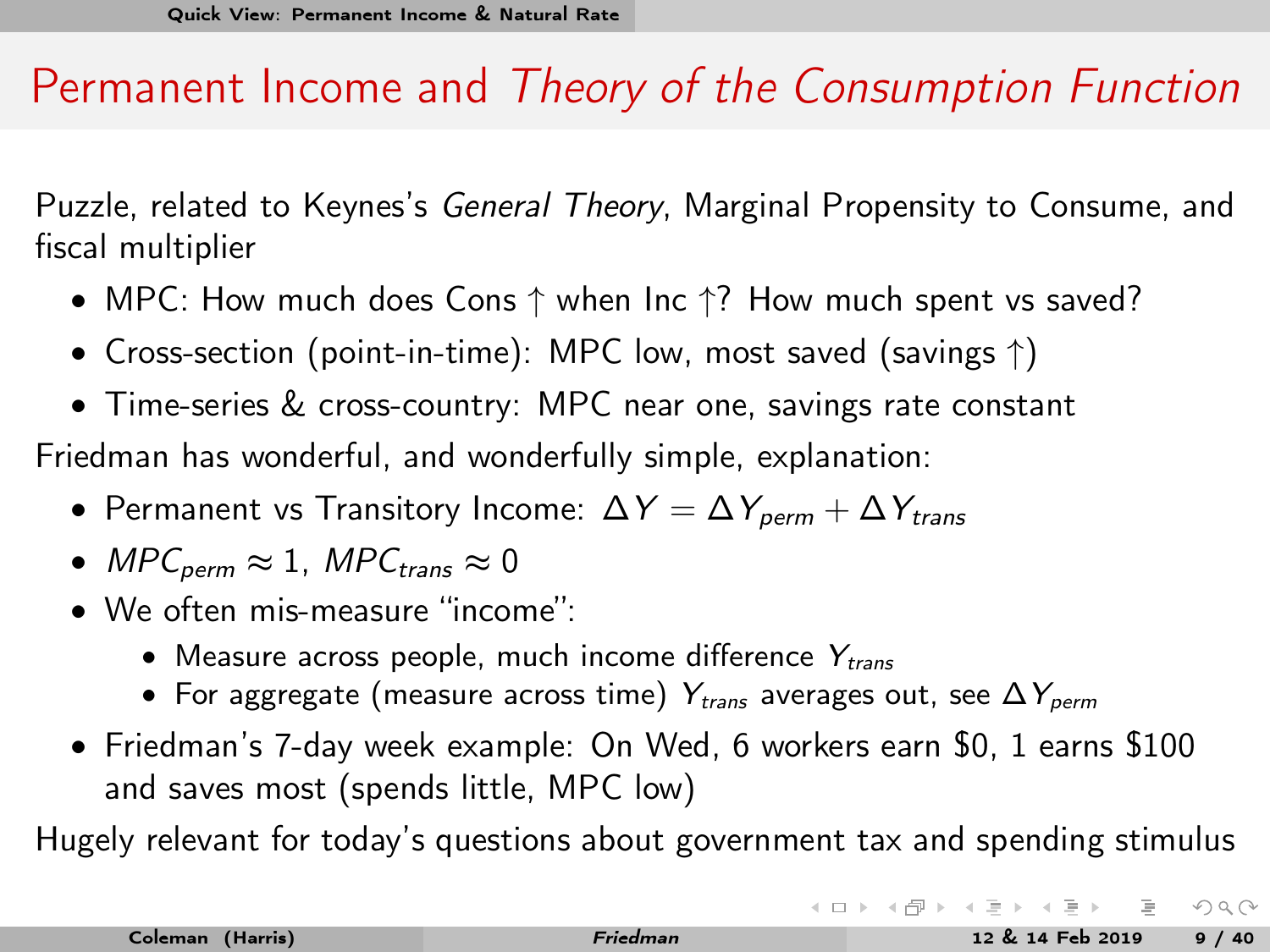## <span id="page-12-0"></span>Phillips Curve and Natural Rate of Unemployment

Phillips Curve: Prices (Inflation) ↑ Unemployment ↓ (or growth ↑)

- Appealing: high employment  $\Rightarrow$  firms must pay workers more  $\Rightarrow$  wages  $\uparrow$
- But this confuses nominal versus real
	- Inflation is nominal, money wages are nominal
	- Firms and workers care about real or relative wages

Friedman explains puzzle this way (best in his 1976 Nobel lecture; also Phelps)

- "Natural Rate" set by real variables: preferences, production function, relative wages, etc.
- Unexpected inflation obscures real changes for firms and workers
	- Firms: price increase assumed to be relative (real) price, pushes down real wages, induces firm to raise nominal wages somewhat & hire more
	- Workers: rise in nominal wage assumed to be real wage increase, willing to work more
- Result: inflation ↑ induces firms to hire, workers to work more
- But firms & workers soon realize mistake, and go back to natural rate

Can't escape "Natural Rate" in long-run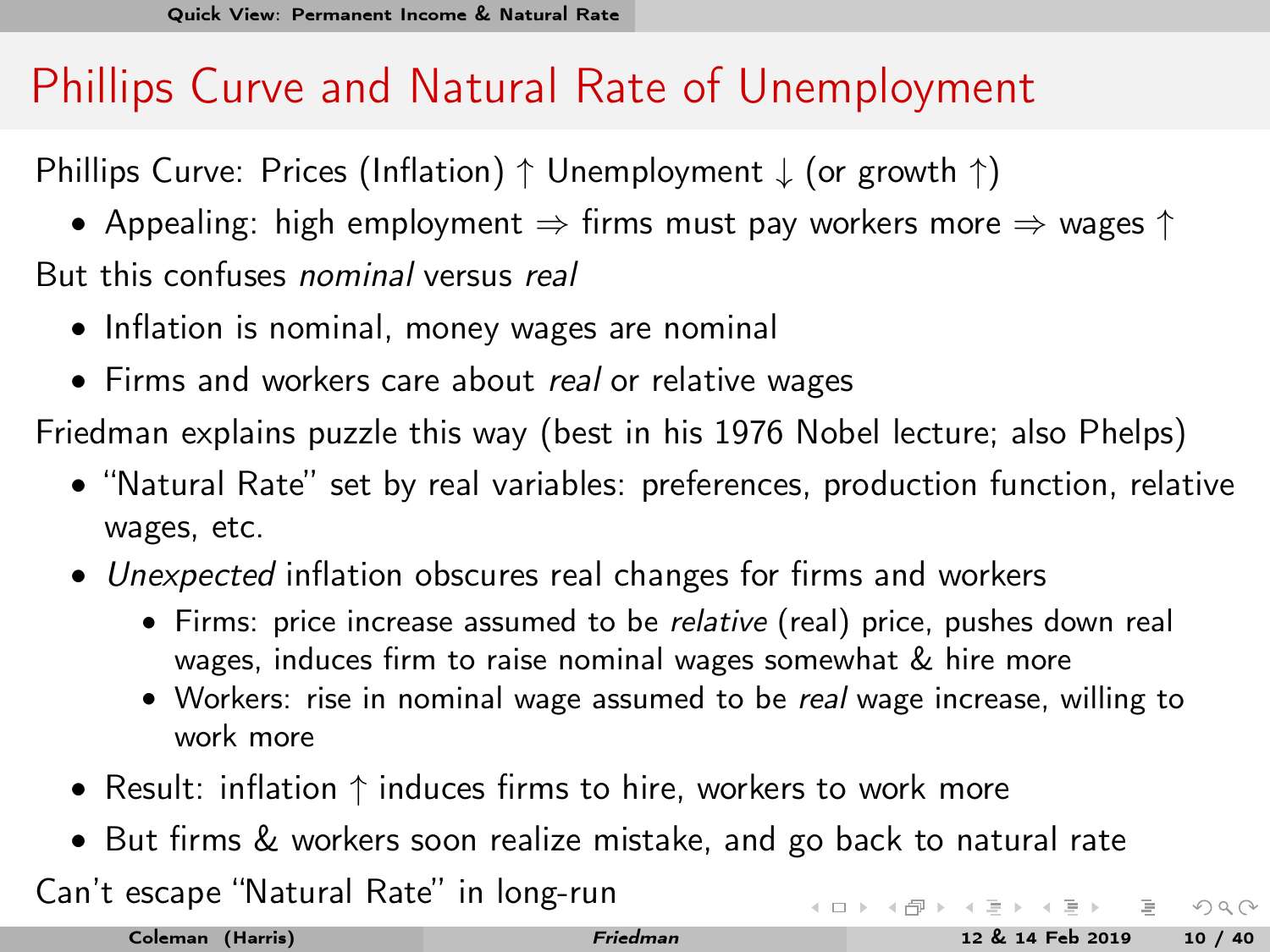<span id="page-13-0"></span>1 [Introduction to Friedman's Economics](#page-3-0)

<sup>2</sup> [Quick View: Permanent Income & Natural Rate](#page-10-0)

#### <sup>3</sup> [Monetary History and Three Financial Crises](#page-13-0) [Financial Crises are American as Apple Pie](#page-13-0)

[Basics of Money and Banking](#page-18-0) [1907: Liquidity Crisis, NY Banks Restrict Convertibility](#page-23-0) [1913: Federal Reserve Founded](#page-32-0) [1930s: Federal Reserve Fails](#page-34-0) [1960s: Friedman & Schwartz Revise Monetary History, Educate the Fed](#page-38-0) [2008: Federal Reserve \(& Bernanke\) Save the Financial System](#page-41-0)

<sup>4</sup> [Conclusion: Friedman & Monetary Theory](#page-45-0)

 $\Omega$ 

 $4$  ロト 4 何 ト 4 ヨ ト 4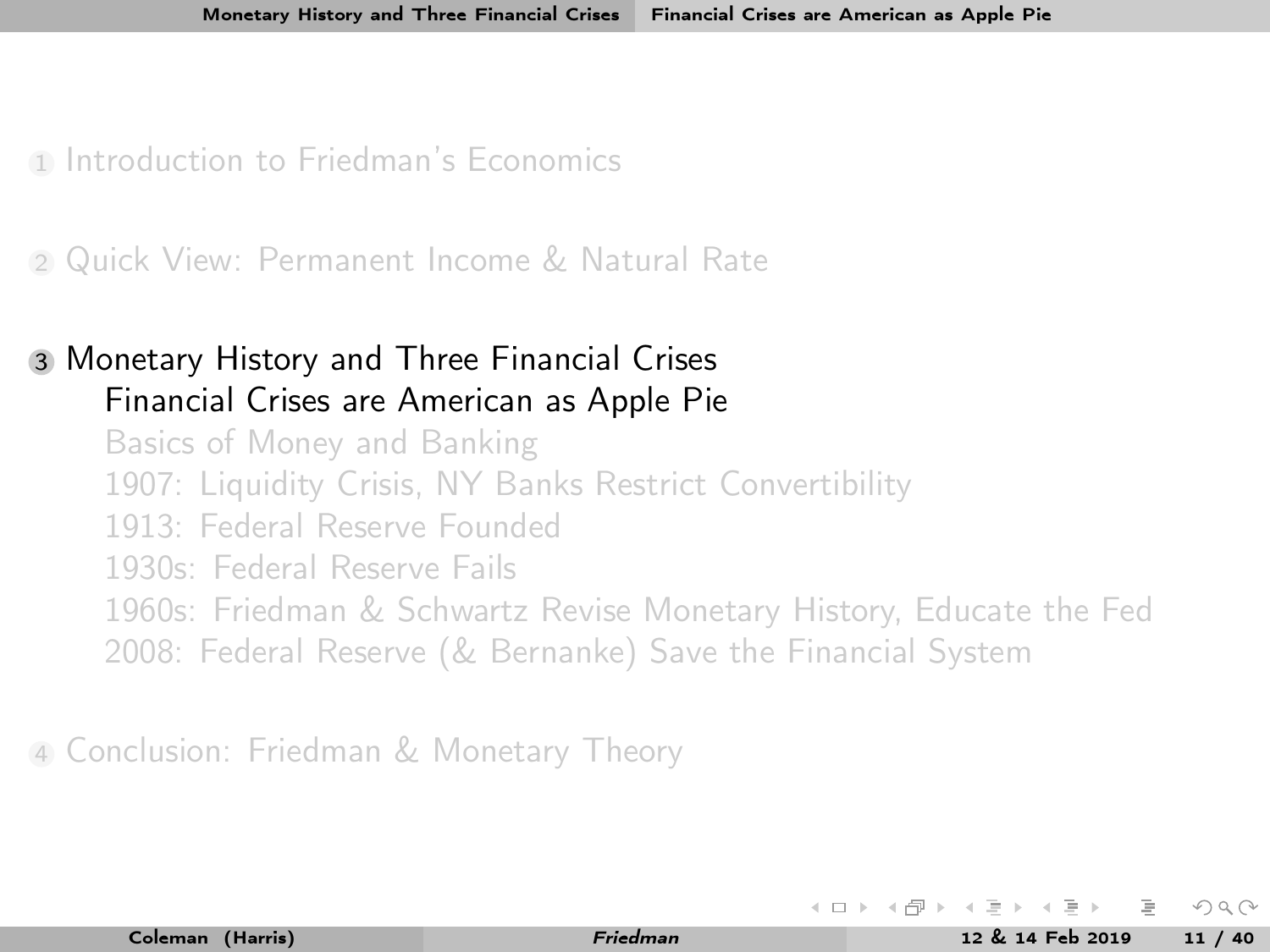### My "History of Financial Crises" in 40 minutes

This is all based on my PPHA 42521 "History of Financial Crises" (Fall)

We will examine financial and economic history, using episodes of crisis to learn about government debt, money, and banking. We will try to understand some of the mechanisms and processes that seem to generate financial crises. We will read some of the classics as well as some of the newer texts in this area

Better title "Money, Banking, and the History of Financial Crises". Examine a variety of episodes:

- South Sea Bubble (England) and Mississippi Bubble (Paris) from 1719-20
- Alexander Hamilton and the 1790s US Financial Revolution
- US Banking Crises (1893, 1907, 1930s)
- 2008 Financial Crisis

 $OQ$ 

**K ロト K 母 ト K ヨ ト K**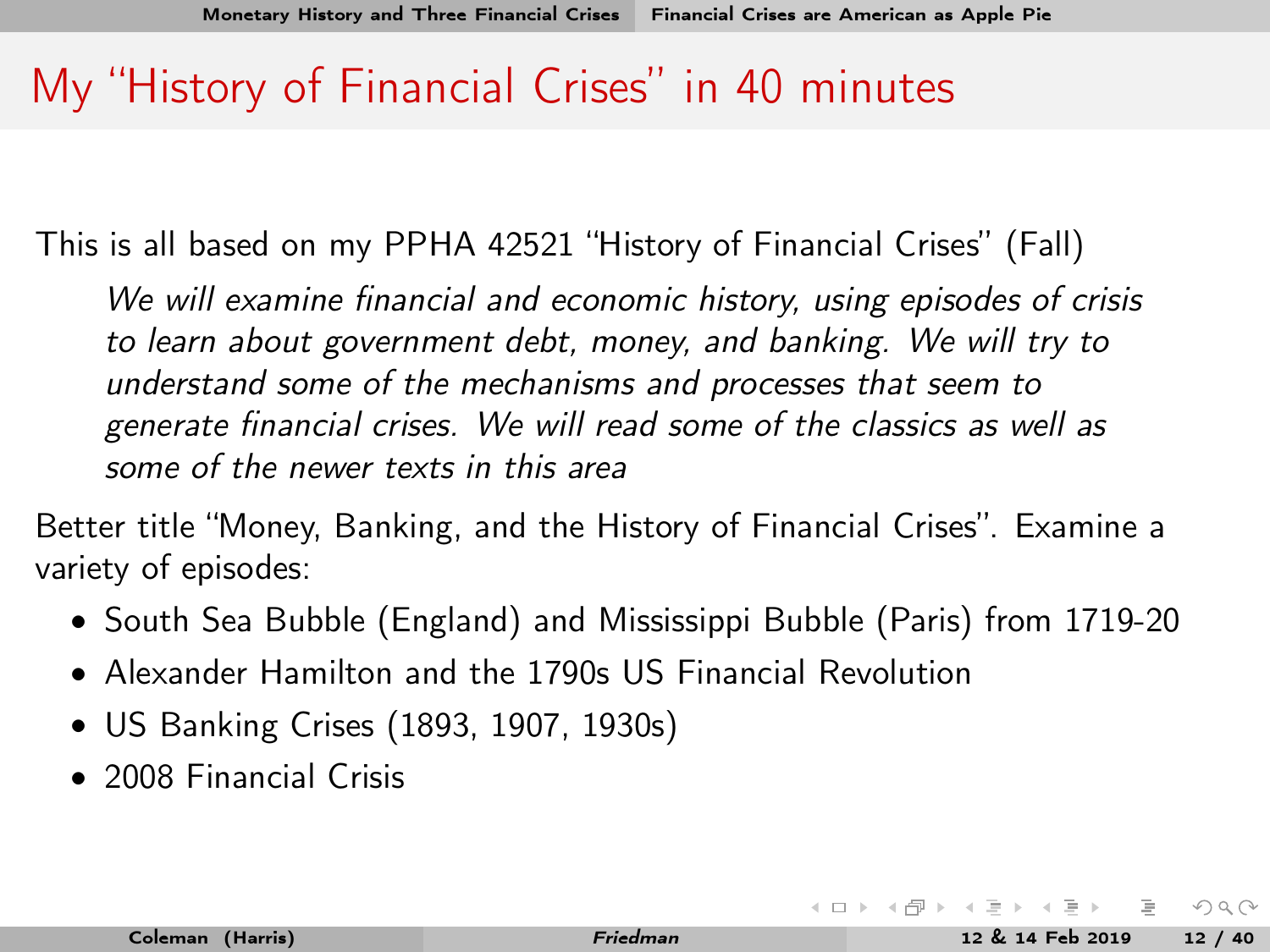## US Always Has Been Subject to Banking Crises

Look at US from 1840 to present: 12 crises

- US: C&H say 12 crises. R&R count 9 (not all the same)
	- Multiple bank failures (9,000 during 1930s, 3,000 during 1980s)
	- Happened regularly during 1800s, into 1900s
	- By 2008, we had just forgotten

| Kindleberger | Calomiris&Haber | Reinhart&Rogoff       | Friedman&Schwartz |
|--------------|-----------------|-----------------------|-------------------|
|              |                 | Table A-3             |                   |
|              | 1814-16         | 1814                  |                   |
| 1819         |                 | 1818-19               |                   |
| UK, not US   | 1825            | 1825                  |                   |
| 1837         | 1837-39         | 1836-38               |                   |
| 1857         | 1857            | 1857                  |                   |
|              | 1861            |                       |                   |
| 1873         | 1873            | 1873                  | 1873, suspend     |
|              | 1884            | 1884                  |                   |
| UK, not US   | 1890            |                       |                   |
| 1893         | 1893            | 1890, I think 1893 is | 1893, suspend     |
|              |                 | what they mean        |                   |
|              | 1896            |                       | "perhaps 1893-97' |
| 1907         | 1907            | 1907                  | 1907, suspend     |
|              |                 | 1914                  |                   |
| 1920-21      |                 |                       | 1920-21           |
|              | 1920s           |                       |                   |
| 1929         | 1930-33         | 1929-33               | 1930-33           |
| 1982-87      | 1980s           | 1984-91               |                   |
|              | 2007-09         |                       |                   |

イロト イ押ト イヨト イ

 $OQ$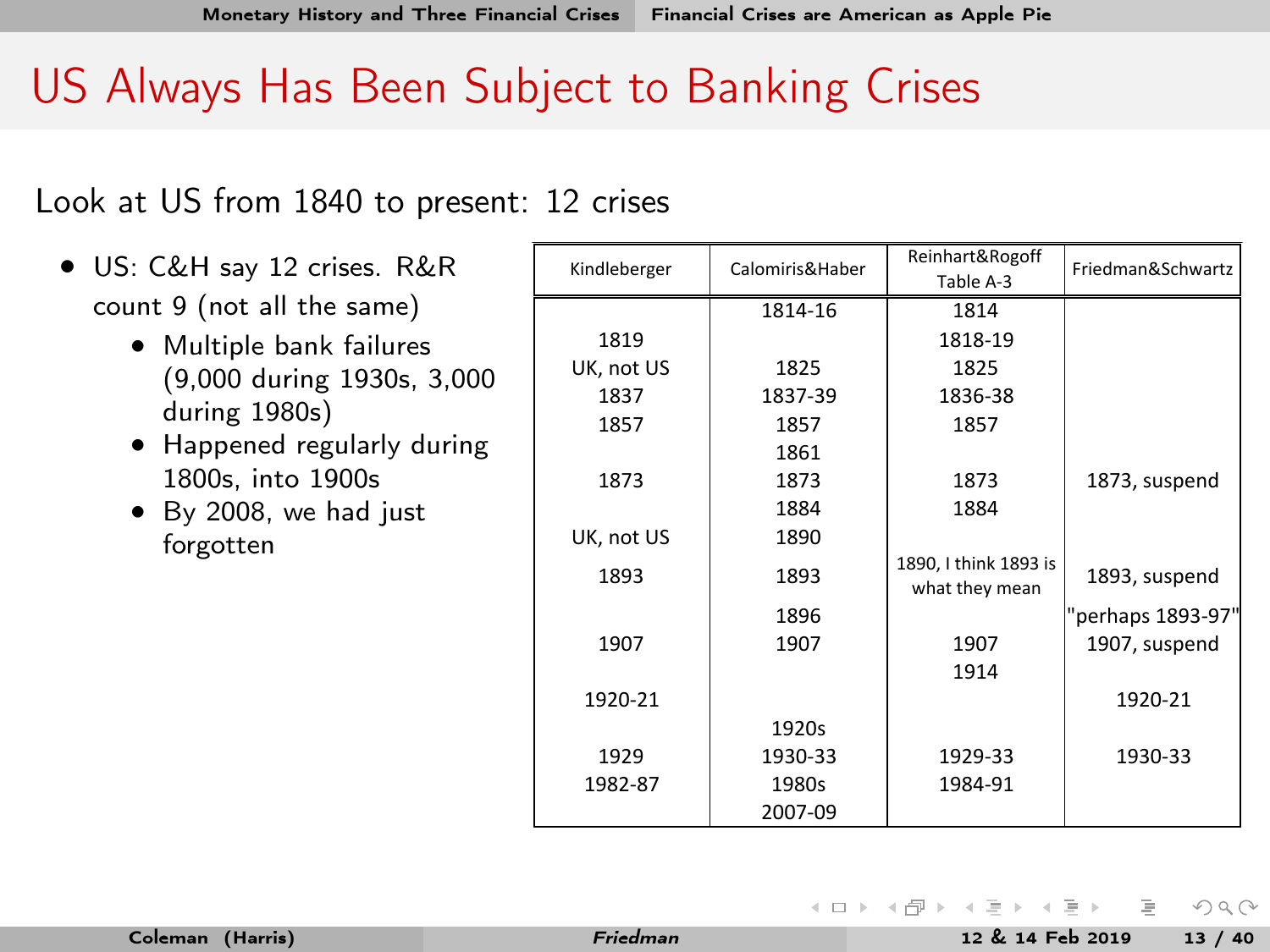## US Always Has Been Subject to Banking Crises

Look at US from 1840 to present: 12 crises

- US: C&H say 12 crises. R&R count 9 (not all the same)
	- Multiple bank failures (9,000 during 1930s, 3,000 during 1980s)
	- Happened regularly during 1800s, into 1900s
	- By 2008, we had just forgotten
- Interesting quiz how many in Canada?

|              |                 | Reinhart&Rogoff       |                   |
|--------------|-----------------|-----------------------|-------------------|
| Kindleberger | Calomiris&Haber |                       | Friedman&Schwartz |
|              |                 | Table A-3             |                   |
|              | 1814-16         | 1814                  |                   |
| 1819         |                 | 1818-19               |                   |
| UK, not US   | 1825            | 1825                  |                   |
| 1837         | 1837-39         | 1836-38               |                   |
| 1857         | 1857            | 1857                  |                   |
|              | 1861            |                       |                   |
| 1873         | 1873            | 1873                  | 1873, suspend     |
|              | 1884            | 1884                  |                   |
| UK, not US   | 1890            |                       |                   |
| 1893         | 1893            | 1890, I think 1893 is | 1893, suspend     |
|              |                 | what they mean        |                   |
|              | 1896            |                       | "perhaps 1893-97" |
| 1907         | 1907            | 1907                  | 1907, suspend     |
|              |                 | 1914                  |                   |
| 1920-21      |                 |                       | 1920-21           |
|              | 1920s           |                       |                   |
| 1929         | 1930-33         | 1929-33               | 1930-33           |
| 1982-87      | 1980s           | 1984-91               |                   |
|              | 2007-09         |                       |                   |
|              |                 |                       |                   |

イロト イ押ト イヨト イ

 $OQ$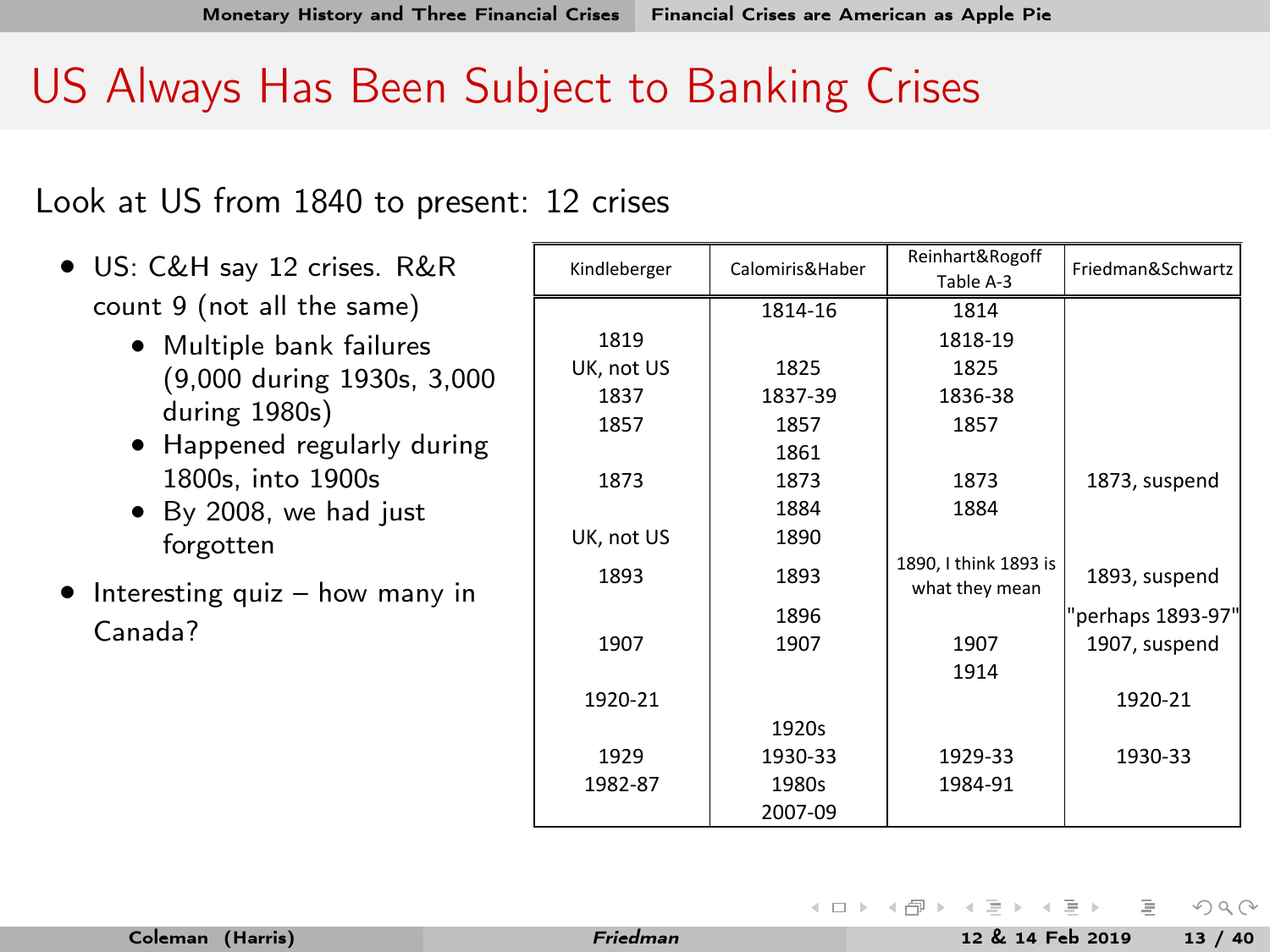## US Always Has Been Subject to Banking Crises

Look at US from 1840 to present: 12 crises

- US: C&H say 12 crises. R&R count 9 (not all the same)
	- Multiple bank failures (9,000 during 1930s, 3,000 during 1980s)
	- Happened regularly during 1800s, into 1900s
	- By 2008, we had just forgotten
- Interesting quiz how many in Canada?
	- C&H count 0: No severe crises since 1840

Why? Fundamental difference US vs Canada is banking structure: US fragmented unit banking – read Calomiris & Haber

| Kindleberger | Calomiris&Haber | Reinhart&Rogoff       | Friedman&Schwartz |
|--------------|-----------------|-----------------------|-------------------|
|              |                 | Table A-3             |                   |
|              | 1814-16         | 1814                  |                   |
| 1819         |                 | 1818-19               |                   |
| UK, not US   | 1825            | 1825                  |                   |
| 1837         | 1837-39         | 1836-38               |                   |
| 1857         | 1857            | 1857                  |                   |
|              | 1861            |                       |                   |
| 1873         | 1873            | 1873                  | 1873, suspend     |
|              | 1884            | 1884                  |                   |
| UK, not US   | 1890            |                       |                   |
| 1893         | 1893            | 1890, I think 1893 is | 1893, suspend     |
|              |                 | what they mean        |                   |
|              | 1896            |                       | "perhaps 1893-97" |
| 1907         | 1907            | 1907                  | 1907, suspend     |
|              |                 | 1914                  |                   |
| 1920-21      |                 |                       | 1920-21           |
|              | 1920s           |                       |                   |
| 1929         | 1930-33         | 1929-33               | 1930-33           |
| 1982-87      | 1980s           | 1984-91               |                   |
|              | 2007-09         |                       |                   |

イロト イ押 トイヨ トイヨト

 $\Omega$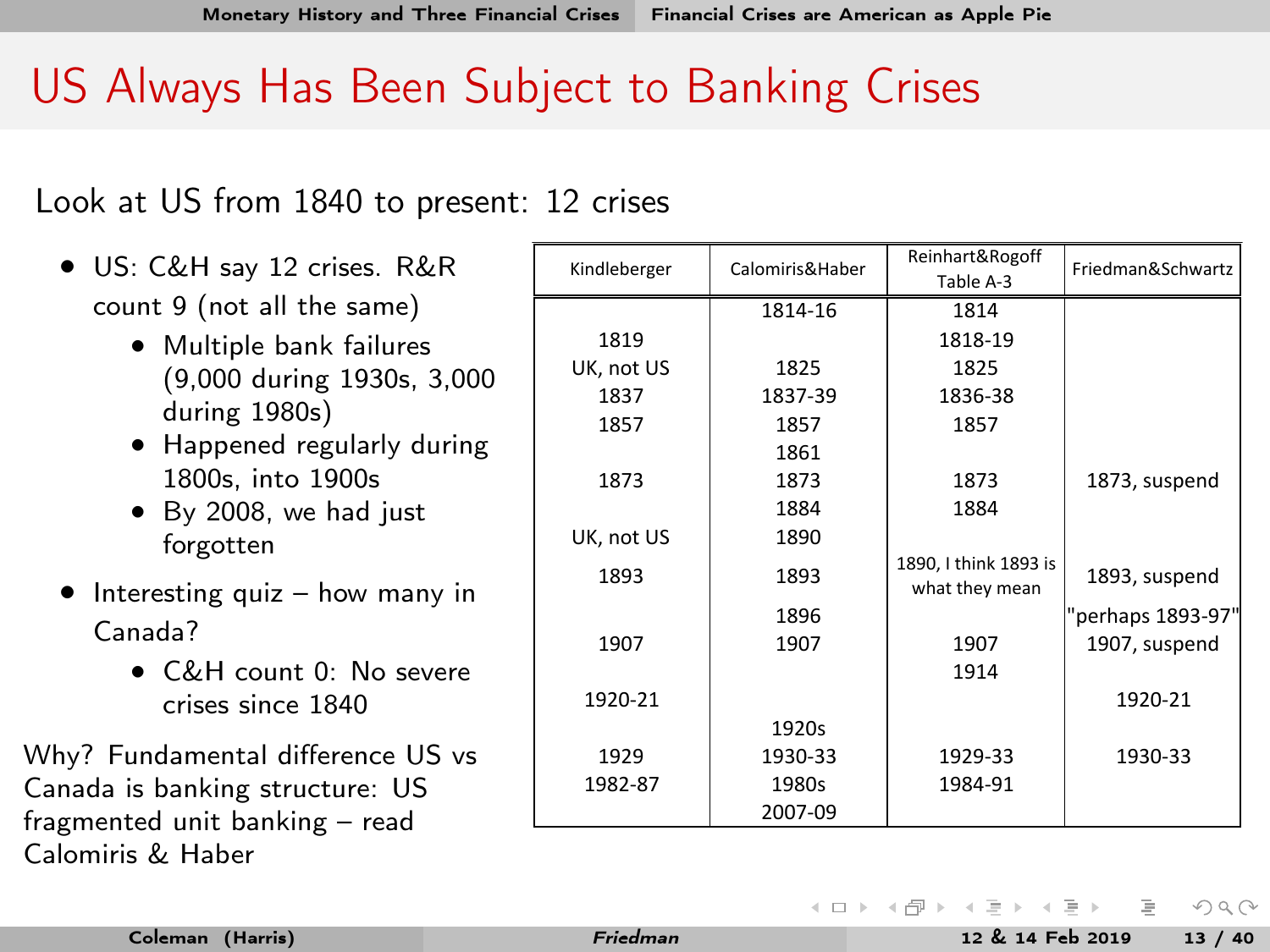<span id="page-18-0"></span>1 [Introduction to Friedman's Economics](#page-3-0)

<sup>2</sup> [Quick View: Permanent Income & Natural Rate](#page-10-0)

#### <sup>3</sup> [Monetary History and Three Financial Crises](#page-13-0)

[Financial Crises are American as Apple Pie](#page-13-0)

#### [Basics of Money and Banking](#page-18-0)

[1907: Liquidity Crisis, NY Banks Restrict Convertibility](#page-23-0)

[1913: Federal Reserve Founded](#page-32-0)

[1930s: Federal Reserve Fails](#page-34-0)

[1960s: Friedman & Schwartz Revise Monetary History, Educate the Fed](#page-38-0)

[2008: Federal Reserve \(& Bernanke\) Save the Financial System](#page-41-0)

<sup>4</sup> [Conclusion: Friedman & Monetary Theory](#page-45-0)

 $\leftarrow \pm$  ).  $\leftarrow$  (Fig. ).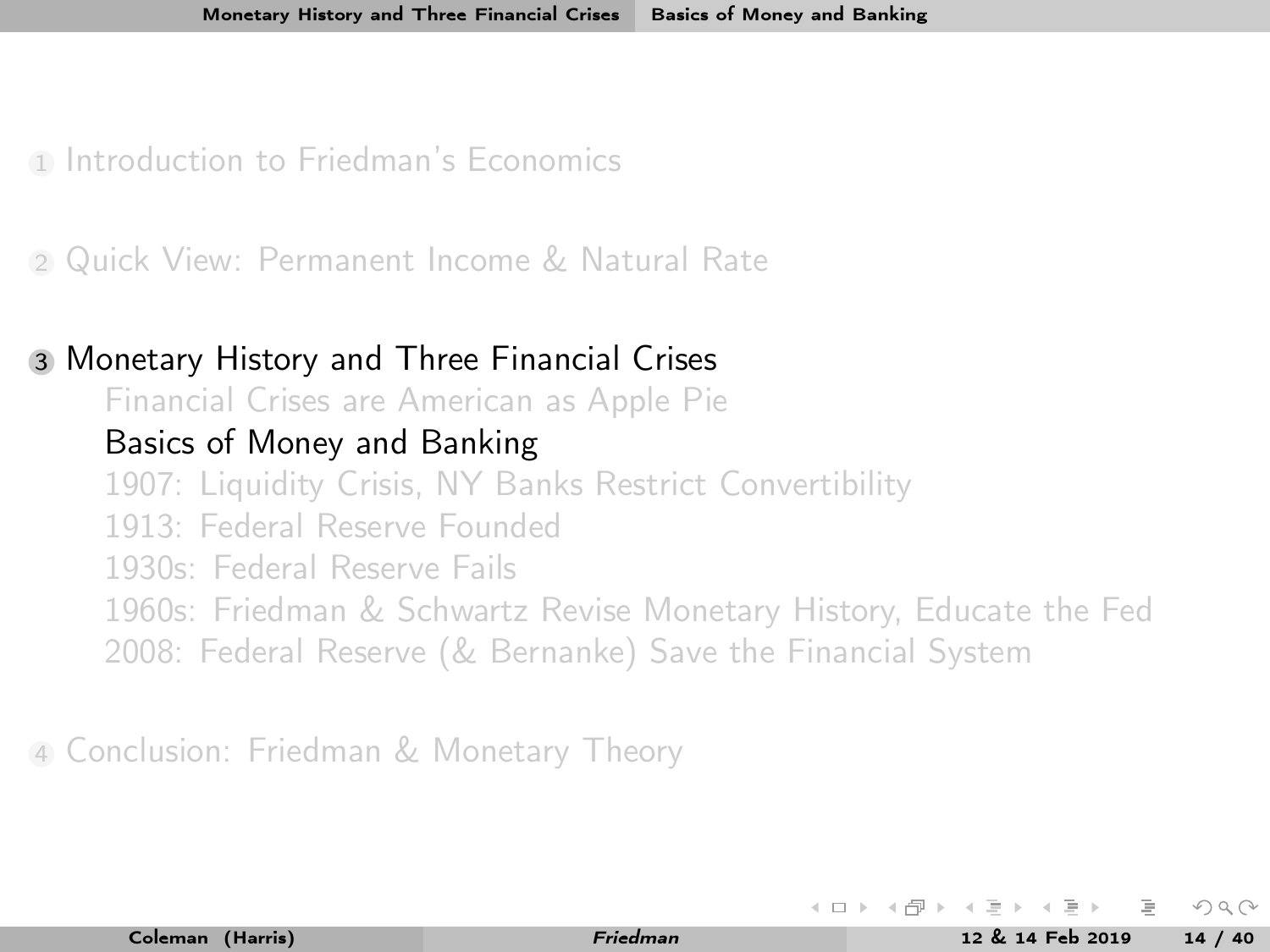## Money & Banking: Checking Accounts and Money

We all use checking accounts (bank demand deposits)

- Convenient compliment to cash
- Treat them like money transfer money, pay bills by check, etc.

But deposits are really a loan we make to a bank

- Like any promise, may be broken
- Like any loan, may not be repaid

But deposits are loans with two special characteristics:

- Bank promises to pay us back whenever we want
- When a bank defaults, first-in-line depositors get their money

These characteristics provide big incentive for customers to run on the bank, if there is even a hint of default

 $\Omega \Omega$ 

 $\leftarrow \Box$   $\rightarrow$   $\rightarrow$   $\Box$   $\rightarrow$   $\rightarrow$   $\Box$   $\rightarrow$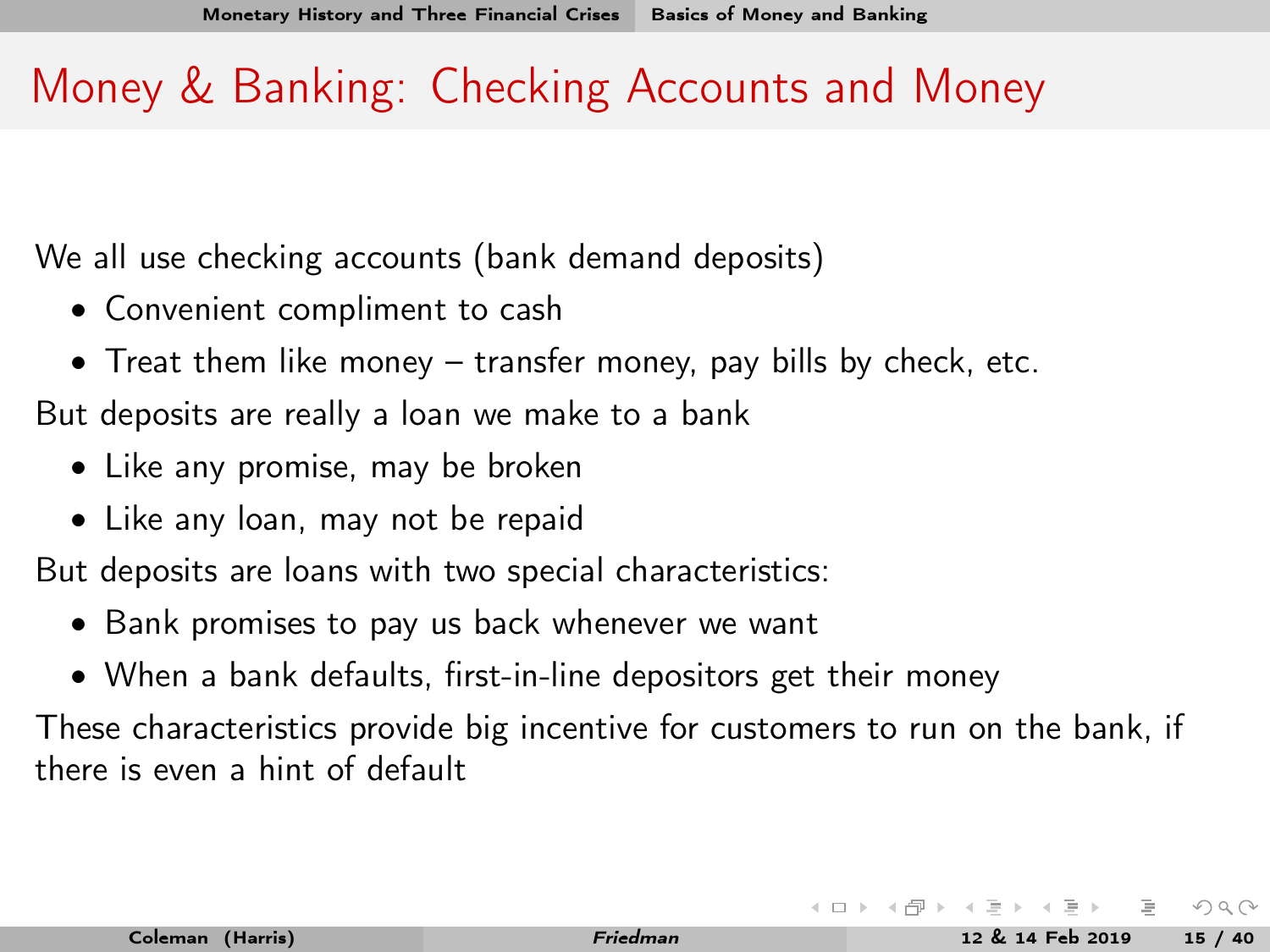## Why Were (US) Banks so Fragile, Subject to Runs?

Bank deposits are inherently unstable

- Most people argue this makes banks inherently unstable, subject to runs
- Cannot be true look at US (12 systemic crises 1840-present) vs Canada (0)

There has to be something additional to make US uniquely unstable

• In the 1800s and up until 1990s, it was Unit Banking

Hard to imagine now how crazy stupid US banking was until 1990s

- No cross-state banking couldn't open Chase account in Illinois
- Many states (Illinois included) had no branching

In 1914, US had 27,349 banks, 95% no branches (single building!)

- Population roughly 99mn  $\Rightarrow$  3,600 people per bank (and fewer customers)
- Not nearly enough to reap economies of scale or diversification

Canada completely different – 38 banks in 1890, 126,000 people per bank

- Each bank had many branches
- Actually more branches per person than US

 $OQ$ 

イロト イ押ト イヨト イヨト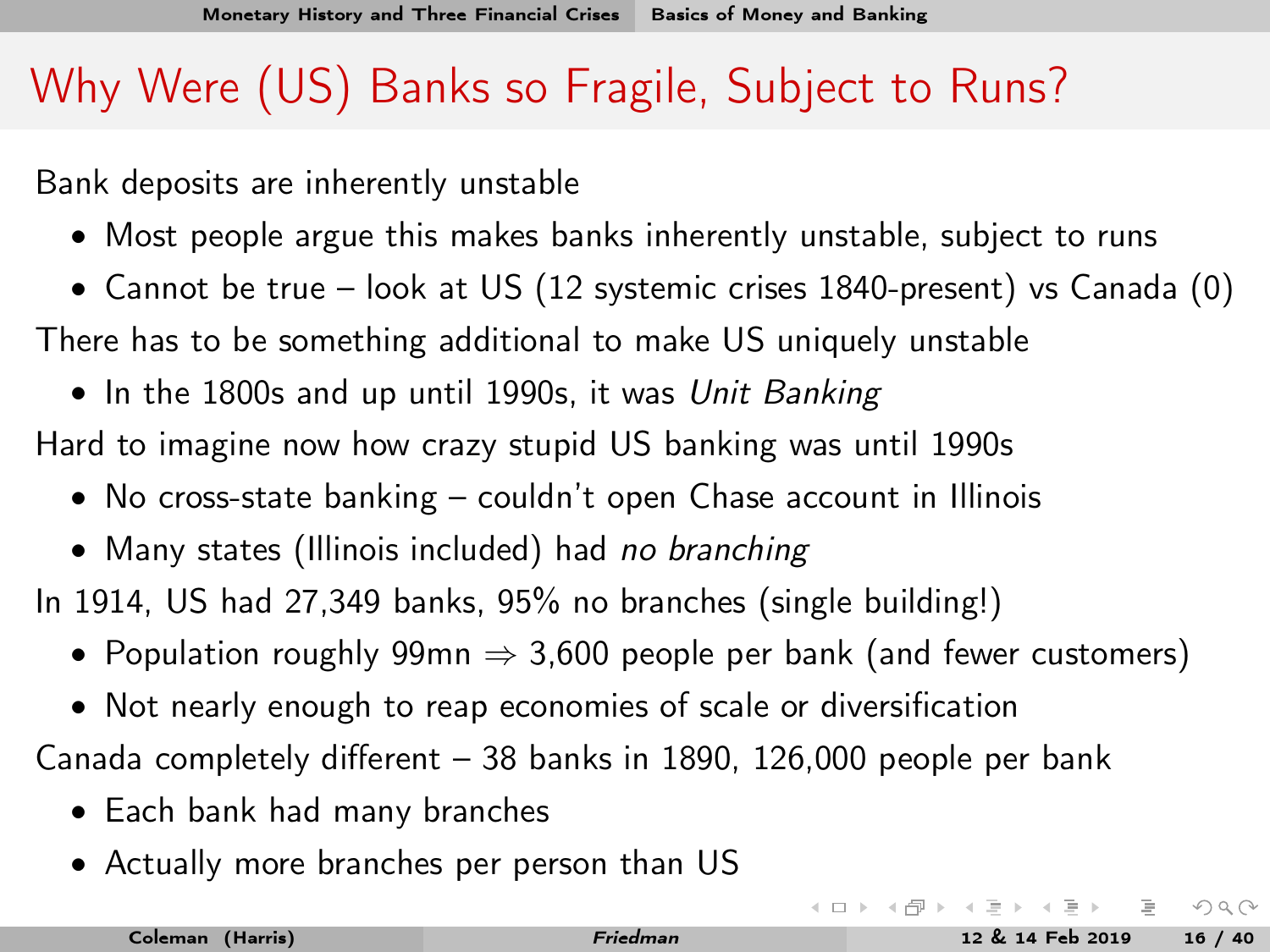## US Banks Were Always on Edge of Disaster

US banking system was inherently fragile

- Any modest economic shock (an earthquake in San Francisco, a severe economic recession, the bursting of a speculative bubble in copper, the failure of a local bank) could make customers nervous and want to withdraw their money
- A small local unit bank cannot call on headquarters to ship out more cash
- If too many customers want to withdraw, the small local bank has to shut its doors, making surrounding customers even more nervous

In a unit banking system with some 20,000 independent banks, the impact was bound to be uneven, to force some banks into suspension, and to threaten a chain reaction involving a cumulative increase in the desire on the part of the public to convert deposits into currency. Friedman & Schwartz p. 169

 $OQ$ 

 $\left\{ \begin{array}{ccc} 1 & 0 & 0 \\ 0 & 1 & 0 \end{array} \right. \times \left\{ \begin{array}{ccc} 0 & 0 & 0 \\ 0 & 0 & 0 \end{array} \right. \times \left\{ \begin{array}{ccc} 0 & 0 & 0 \\ 0 & 0 & 0 \end{array} \right. \times \left\{ \begin{array}{ccc} 0 & 0 & 0 \\ 0 & 0 & 0 \end{array} \right. \times \left\{ \begin{array}{ccc} 0 & 0 & 0 \\ 0 & 0 & 0 \end{array} \right. \times \left\{ \begin{array}{ccc} 0 & 0 & 0 \\ 0 & 0 & 0 \end$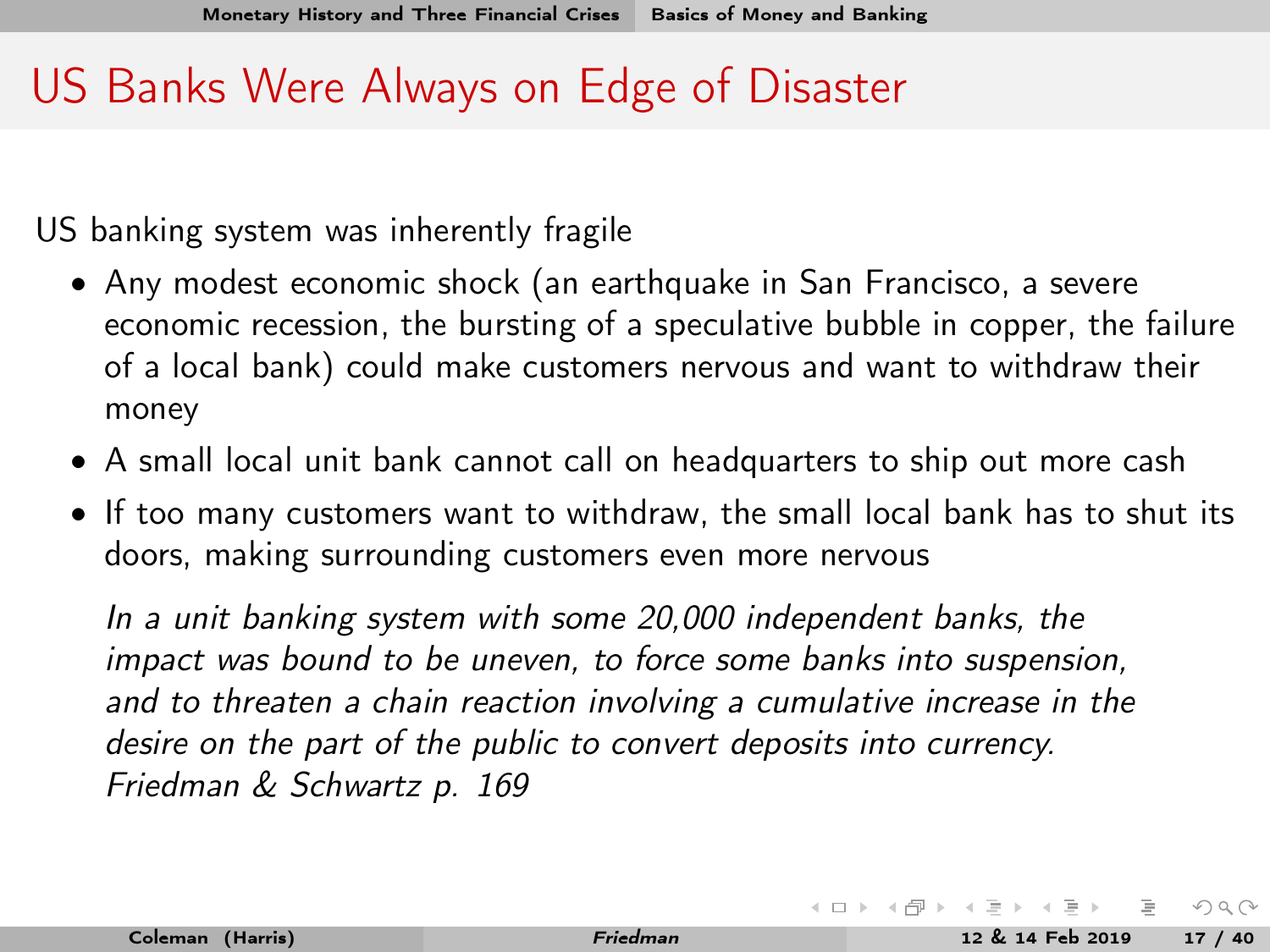### How to Break the Viscous Cycle of a Bank Run?

Essentially 3 (4) ways to break the viscous cycle

- <sup>1</sup> Make banks big enough to withstand economic shocks and scares (able to ship cash around the country, to a branch in trouble)
- <sup>2</sup> Restrict conversion: Tell customers they cannot convert deposits into cash
- <sup>3</sup> Have someone lend cash (short-term) to banks in trouble
- <sup>4</sup> Deposit Insurance

The US in the 1800s and most of 1900s said "No" to (1). In 1907 nobody to do (3) effectively. (4) didn't exist (and anyway is more a subsidy for small inefficient banks than a solution – another story). So only choice was  $(2)$ 

 $OQ$ 

イロト イ押ト イミト イミト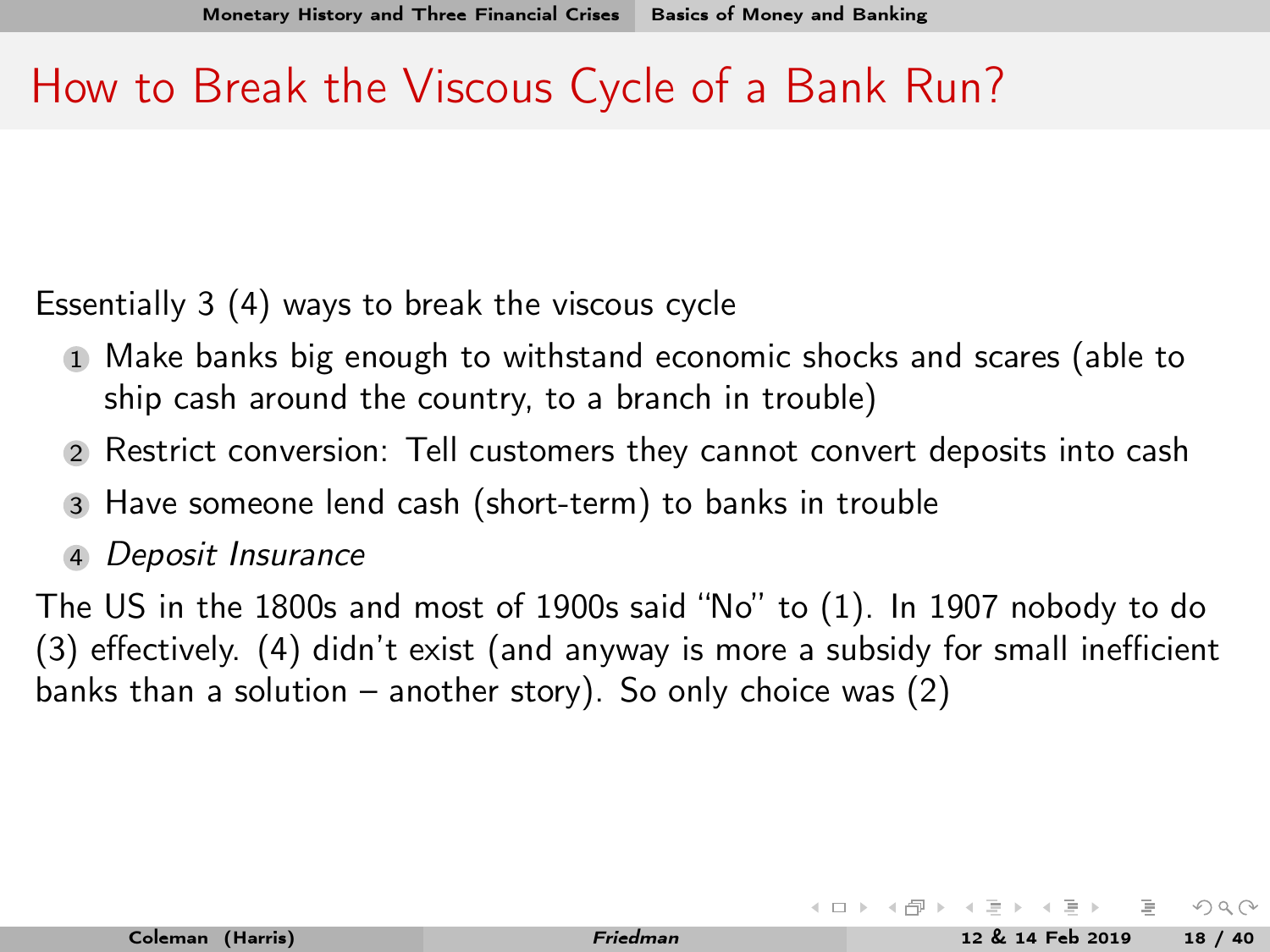<span id="page-23-0"></span>1 [Introduction to Friedman's Economics](#page-3-0)

<sup>2</sup> [Quick View: Permanent Income & Natural Rate](#page-10-0)

#### <sup>3</sup> [Monetary History and Three Financial Crises](#page-13-0)

[Financial Crises are American as Apple Pie](#page-13-0) [Basics of Money and Banking](#page-18-0) [1907: Liquidity Crisis, NY Banks Restrict Convertibility](#page-23-0) [1913: Federal Reserve Founded](#page-32-0) [1930s: Federal Reserve Fails](#page-34-0) [1960s: Friedman & Schwartz Revise Monetary History, Educate the Fed](#page-38-0) [2008: Federal Reserve \(& Bernanke\) Save the Financial System](#page-41-0)

<sup>4</sup> [Conclusion: Friedman & Monetary Theory](#page-45-0)

イロト イ母ト イヨト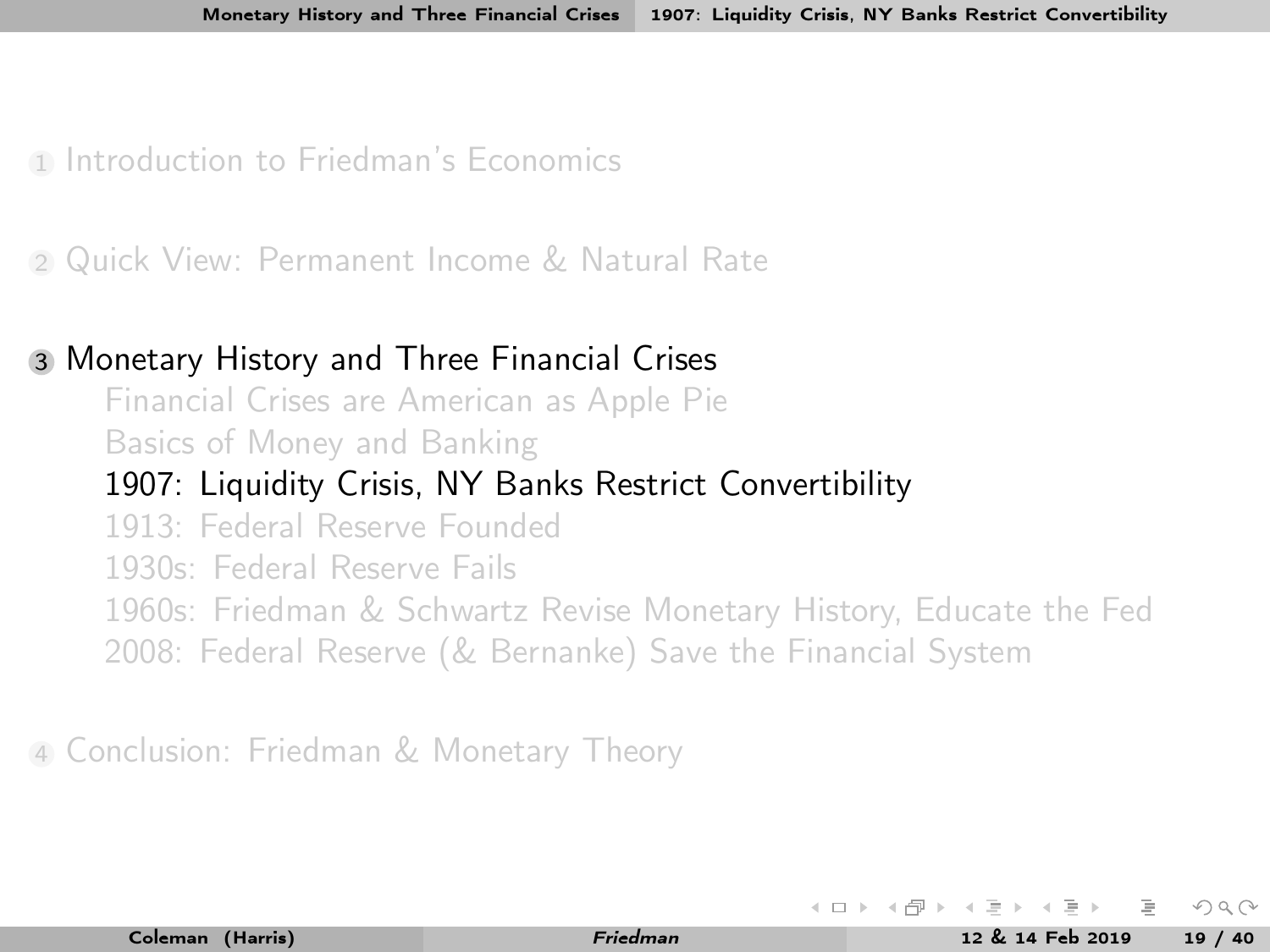## Set the Scene in 1907: Fragile Banks, Economic Shocks

Fragile Banks:

- 27,349 US banks in 1914, 95% no branches (single building)
- Small, fragile banks: roughly 3,600 people per bank
	- No economies of scale, no way to diversify

Economic Shocks

- April 1906, San Francisco earthquake reduced GNP by 1.5-1.8 percentage points
- August 1907, severe recession started
- October 16, two speculators (F. Augustus Heinze and Charles W. Morse) lost big on copper company stock market speculation, had borrowed from banks

 $\Omega \Omega$ 

 $4$  ロト 4 何 ト 4 ヨ ト 4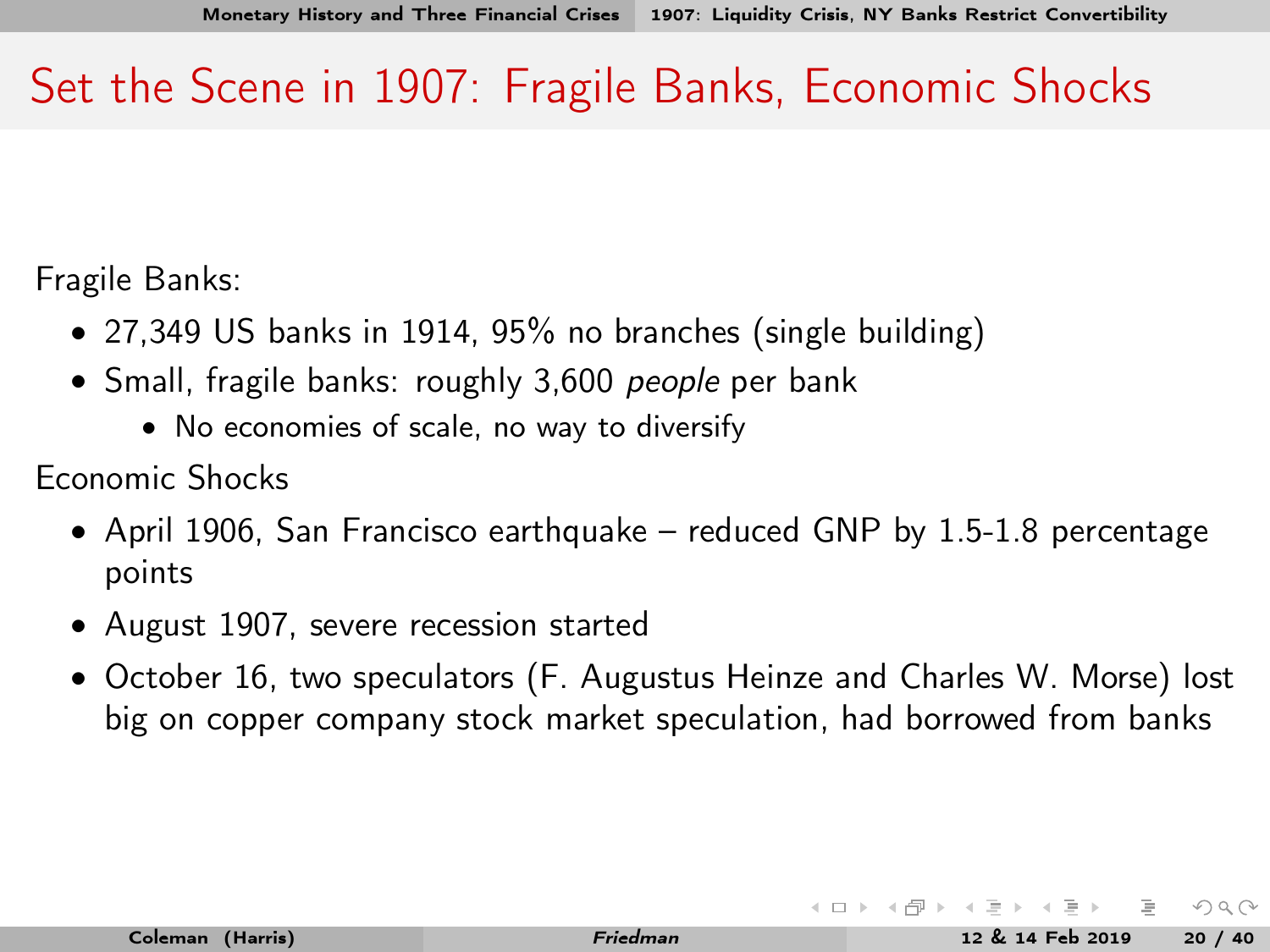## Bank Runs – NY Clearing House Restricts Convertibility

Bank Runs

- Starting Oct 16, banks associated with Heinz & Morse suffered runs
- Oct 18 Knickerbocker Trust run started, Oct 22 Knickerbocker failed

Bank Responses

- Strong banks and NY Clearing House: loans to "run banks" (trying to do (3) above)
- Oct 26 (Saturday) NY CH banks restricted convertibility of deposits to cash
	- Naturally, premium on cash and gold
	- Pulled gold in from overseas, increased cash & gold

Restriction on Convertibility

- Extraordinary today: shutting all ATMs, not allowing credit cards
- Effective way to forestall a run
- Lifted restriction in January 1908

 $OQ$ 

**K ロト K 母 ト K ヨ ト K**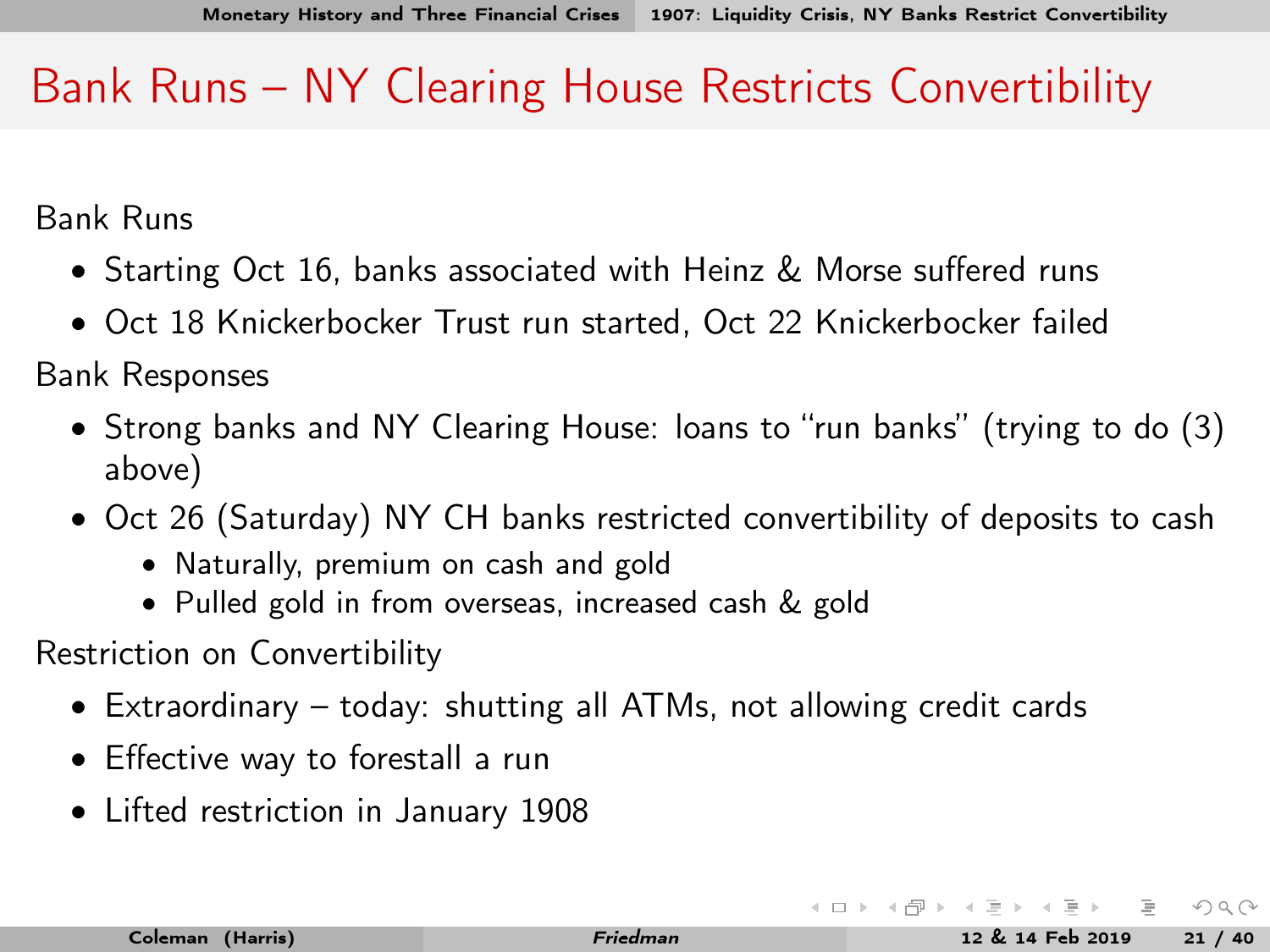### Money Demand ↑ Money ↓ Output & Prices ↓: Ideas

Friedman & Schwartz thought carefully about money What was happening during a bank run (liquidity crisis)?

- Customers and banks both start to worry about liquidity
- Want more of the most liquid asset they can find cash
- Demand for "cash" spikes up
	- Customers (public) worried about deposits, switch to cash
	- Banks need more cash ("reserves") to reassure customers, to pay out when needed

Importantly Friedman & Schwartz collected and analyzed a mass of data Three definitions:

- <sup>1</sup> "Cash" held by banks called "reserves"
- 2 High Powered Money  $=$  cash held by public  $+$  "cash" held by banks (reserves)
- 3 Money  $=$  public cash  $+$  deposits

 $OQ$ 

イロト イ押 トイヨ トイヨ トー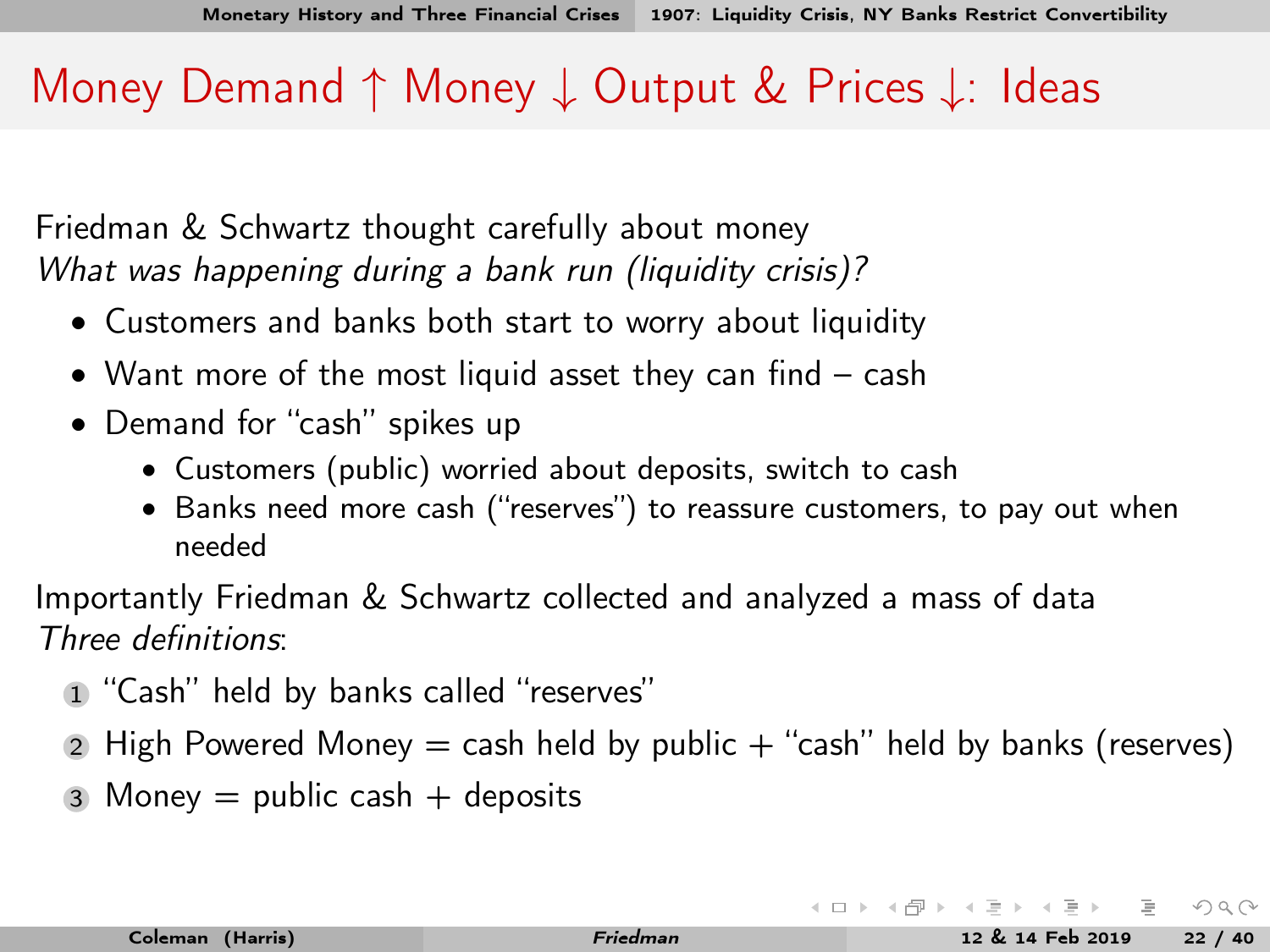## <span id="page-27-0"></span>Money Demand ↑ Money ↓ Output & Prices ↓: Data

Three definitions:

- <sup>1</sup> "Cash" held by banks called "reserves"
- 2 High Powered Money  $=$  cash held by public  $+$  "cash" held by banks (reserves)
- 3 Money  $=$  public cash  $+$  deposits

Liquidity crisis:

- Demand for HPM  $\uparrow$  public & banks want liquidity
- If HPM supply not up enough, can have M ↓
	- Customers switch Depo to cash  $\rightarrow$  Depo  $\downarrow$
	- Banks cut back on Depo because not enough reserves ("cash")  $\rightarrow$  Depo  $\downarrow$
- During liquidity crisis, if HPM Demand  $\uparrow$  but Supply not up, Two things
	- <sup>1</sup> Prices ↓ (must happen to equilibrate money demand & supply price level is the "price of money" – ask Allen to explain)
	- <sup>2</sup> Economy into recession, particularly if banking system stressed (as in 1907)

 $OQ$ 

イロト イ押ト イヨト イヨト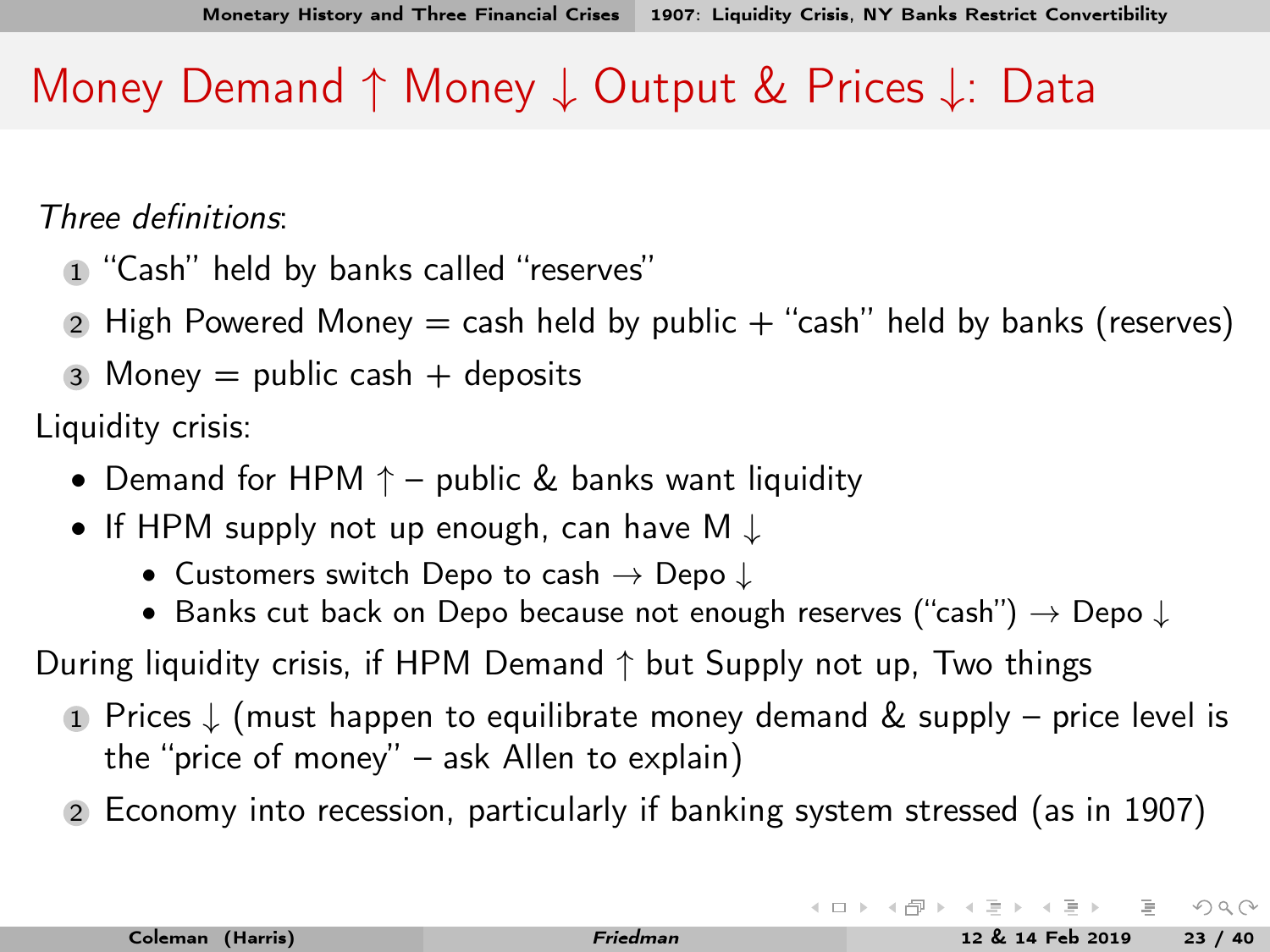<span id="page-28-0"></span>

|         |                | %Ch Mon  |            | Due to      |          |          |           |
|---------|----------------|----------|------------|-------------|----------|----------|-----------|
| Date    | NBER Pk/Tr     | Stock    | <b>HPM</b> | <b>BRes</b> | PCurr    | %P       | % Y       |
| 1873-79 | $10/73 - 3/79$ | $-3.1%$  | $-6.3%$    | 4.2%        | $-1.0%$  | $-3.8%$  | 2.5%      |
| 1893-94 | $1/93 - 6/94$  | $-5.7%$  | 2.6%       | $-8.0\%$    | $-0.3%$  | $-6.3%$  | $-7.9%$   |
| 1907-08 | $3/07 - 6/08$  | $-3.8\%$ | 8.1%       | $-10.0\%$   | $-2.2\%$ | $-0.2%$  | $-12.5%$  |
| 1920-21 | $1/20 - 721$   | $-5.3%$  | $-6.6%$    | 1.6%        | $-0.3%$  | $-6.1%$  | $-5.6%$   |
| 1929-33 | $8//29 - 3/33$ | $-43.4%$ | 16.2%      | $-22.4%$    | $-46.5%$ | $-7.5%$  | $-11.1%$  |
| 1929-31 | $8/29 - 1/31$  | $-5.8\%$ | $0.0\%$    | $-4.2\%$    | $-1.7\%$ | $-8.3\%$ | $-10.6\%$ |
| 1931-33 | $1/31 - 3/33$  | $-37.6%$ | 16.3%      | $-17.8%$    | $-43.1%$ | $-6.6%$  | $-11.6%$  |
| 2007-09 | $12/07 - 6/09$ | 18.6%    | 69.9%      | $-51.1%$    | 6.1%     | 1.1%     | $-2.1%$   |

Use decomposition (in notes) to examine these "depressions"

 $\Delta$  ln  $M = \Delta$  ln  $H + B$ Res + PCurr

Decompose into the three parts:

- H: changes due to gold or Fed policy (producing more or less HPM)
- PCurr or D/C: as public panics, wants more currency, D/C↓, pushes down money
- BRes or D/R: as reserves leave & banks panic, D/R ↓ which pushes down money

data are from Monetary History and other Friedman & Schw[artz](#page-27-0) [bo](#page-29-0)[ok](#page-27-0)[s](#page-28-0)

 $OQ$ 

 $($  ロ )  $($   $($   $\oplus$   $)$   $($   $\oplus$   $)$   $($   $\oplus$   $)$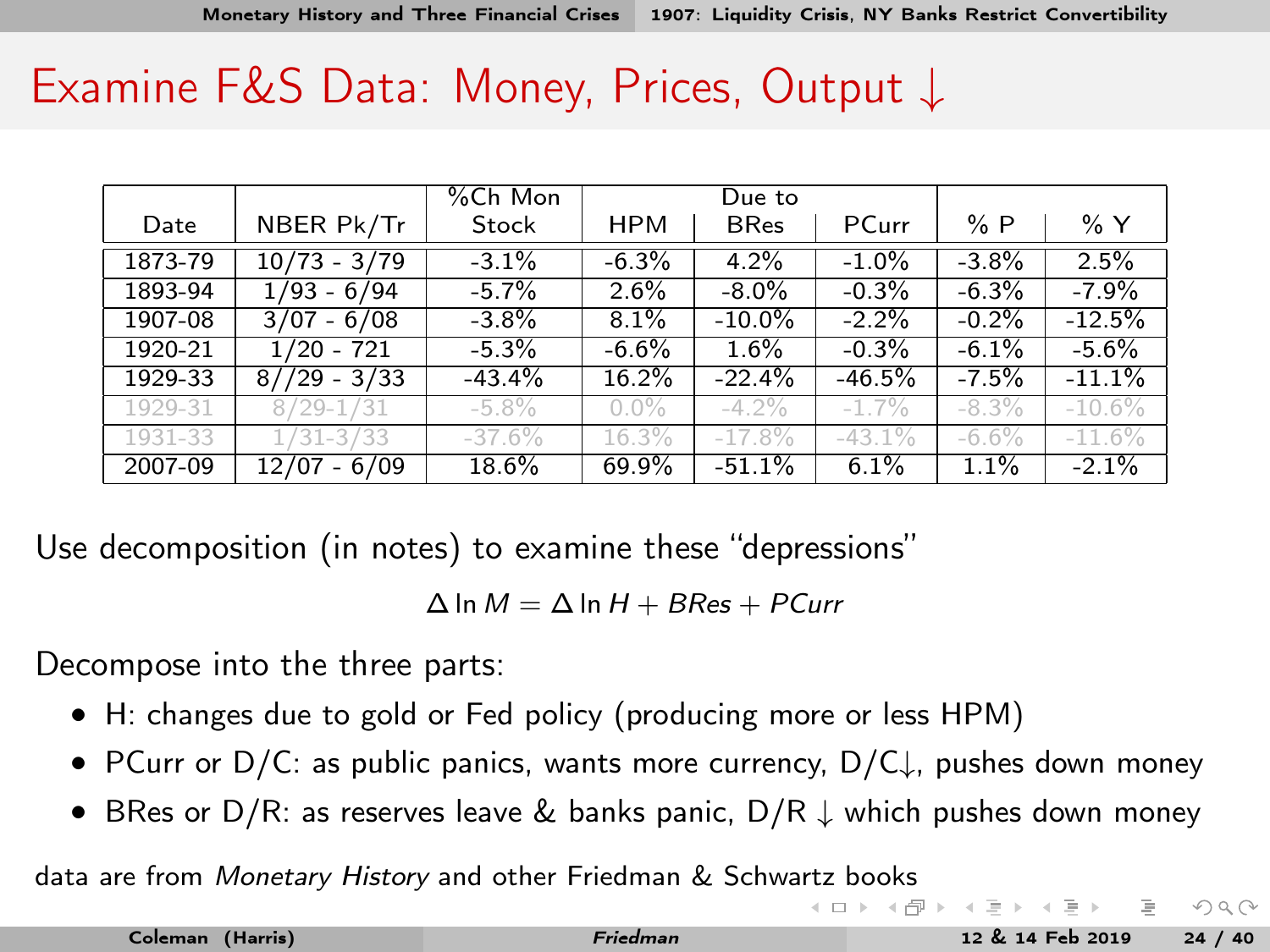<span id="page-29-0"></span>

|         |                | %Ch Mon  |            | Due to      |          |          |          |
|---------|----------------|----------|------------|-------------|----------|----------|----------|
| Date    | NBER Pk/Tr     | Stock    | <b>HPM</b> | <b>BRes</b> | PCurr    | %P       | % Y      |
| 1873-79 | $10/73 - 3/79$ | $-3.1%$  | $-6.3%$    | 4.2%        | $-1.0%$  | $-3.8%$  | 2.5%     |
| 1893-94 | $1/93 - 6/94$  | $-5.7%$  | 2.6%       | $-8.0\%$    | $-0.3%$  | $-6.3%$  | $-7.9%$  |
| 1907-08 | $3/07 - 6/08$  | $-3.8\%$ | 8.1%       | $-10.0\%$   | $-2.2%$  | $-0.2%$  | $-12.5%$ |
| 1920-21 | $1/20 - 721$   | $-5.3%$  | $-6.6%$    | 1.6%        | $-0.3%$  | $-6.1%$  | $-5.6%$  |
| 1929-33 | $8//29 - 3/33$ | $-43.4%$ | 16.2%      | $-22.4%$    | $-46.5%$ | $-7.5%$  | $-11.1%$ |
| 1929-31 | $8/29 - 1/31$  | $-5.8\%$ | $0.0\%$    | $-4.2\%$    | $-1.7\%$ | $-8.3\%$ | $-10.6%$ |
| 1931-33 | $1/31 - 3/33$  | $-37.6%$ | 16.3%      | $-17.8%$    | $-43.1%$ | $-6.6\%$ | $-11.6%$ |
| 2007-09 | $12/07 - 6/09$ | 18.6%    | 69.9%      | $-51.1%$    | 6.1%     | 1.1%     | $-2.1%$  |

During liquidity crisis everyone becomes risk averse

- Public switches to Currency (cash) from Deposits
- Banks pay out Reserves: Deposits ↓ because R ↓ & D/R ↓ (risk aversion)

Unless HPM created, banks under stress – run out of reserves  $\leftrightarrow$  suspend

• Banks under stress  $\rightarrow$  economy under stress

ALL of these (except 2007-09) saw  $M \downarrow$  as  $D/R \downarrow \& D/c \downarrow$ 

data are from Monetary History and other Friedman & Schw[artz](#page-28-0) [bo](#page-30-0)[ok](#page-27-0)[s](#page-28-0)

 $\Omega \Omega$ 

 $4$  D  $\rightarrow$   $4$   $\overline{m}$   $\rightarrow$   $4$   $\overline{m}$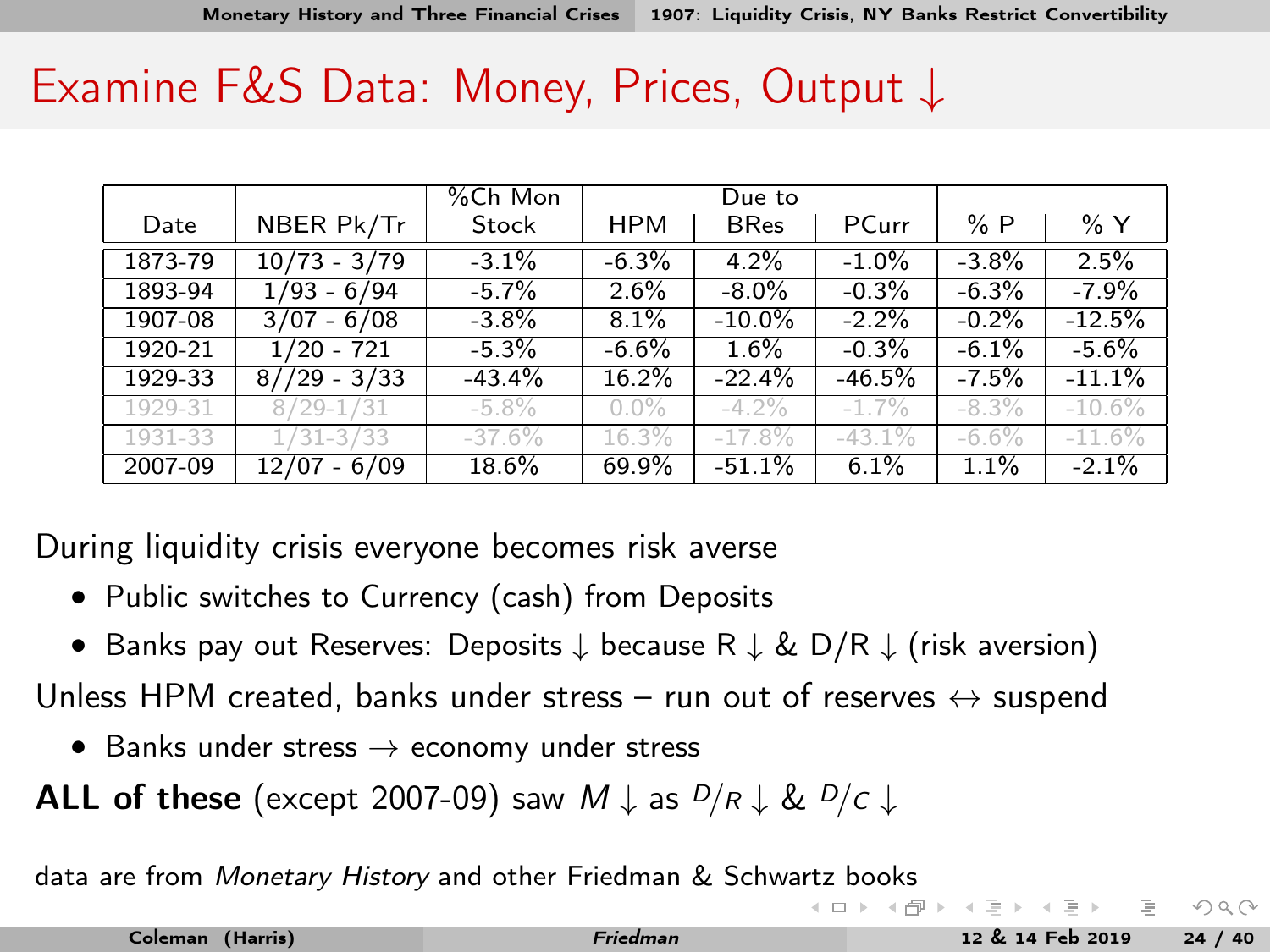<span id="page-30-0"></span>

|         |                | %Ch Mon  |            | Due to      |          |          |          |
|---------|----------------|----------|------------|-------------|----------|----------|----------|
| Date    | NBER Pk/Tr     | Stock    | <b>HPM</b> | <b>BRes</b> | PCurr    | %P       | % Y      |
| 1873-79 | $10/73 - 3/79$ | $-3.1%$  | $-6.3%$    | 4.2%        | $-1.0%$  | $-3.8%$  | 2.5%     |
| 1893-94 | $1/93 - 6/94$  | $-5.7%$  | 2.6%       | $-8.0\%$    | $-0.3%$  | $-6.3%$  | $-7.9%$  |
| 1907-08 | $3/07 - 6/08$  | $-3.8\%$ | 8.1%       | $-10.0\%$   | $-2.2%$  | $-0.2%$  | $-12.5%$ |
| 1920-21 | $1/20 - 721$   | $-5.3%$  | $-6.6%$    | 1.6%        | $-0.3%$  | $-6.1%$  | $-5.6%$  |
| 1929-33 | $8//29 - 3/33$ | $-43.4%$ | 16.2%      | $-22.4%$    | $-46.5%$ | $-7.5%$  | $-11.1%$ |
| 1929-31 | $8/29 - 1/31$  | $-5.8\%$ | $0.0\%$    | $-4.2\%$    | $-1.7\%$ | $-8.3\%$ | $-10.6%$ |
| 1931-33 | $1/31 - 3/33$  | $-37.6%$ | 16.3%      | $-17.8%$    | $-43.1%$ | $-6.6%$  | $-11.6%$ |
| 2007-09 | $12/07 - 6/09$ | 18.6%    | 69.9%      | $-51.1%$    | 6.1%     | 1.1%     | $-2.1%$  |

#### 1893 & 1907

- Fall in money
- Due to banks' risk aversion:  $D/R \downarrow$  (BRes) even though HPM  $\uparrow$
- No mechanism to increase HPM not by enough, not quickly enough
- HPM  $\uparrow$  as gold came in but slow and not enough
- Banks under stress, recession very bad

Liquidity & financial crises turned recession into depression data are from Monetary History and other Friedman & Schw[artz](#page-29-0) [bo](#page-31-0)[ok](#page-27-0)[s](#page-28-0)

 $\Omega \Omega$ 

 $4$  ロト 4 何 ト 4 ヨ ト 4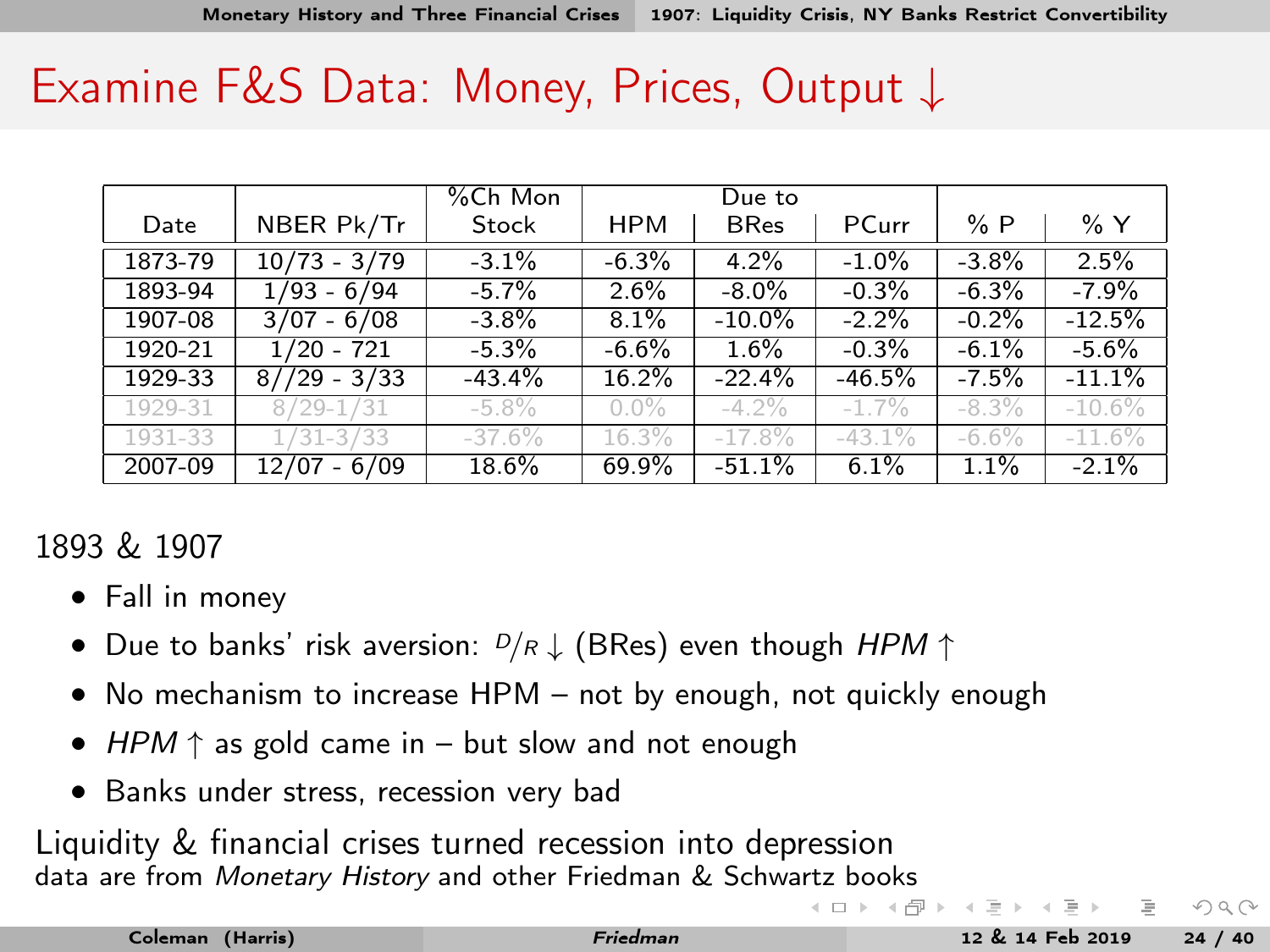### <span id="page-31-0"></span>Recessions Bad After 19th & 20th c Liquidity Crises

Post-crises recessions (1873-79, 1893-94, 1907-08, 1920-21)

• Financial crises produce recessions – "depressions".

Average Recessions – Crisis vs. Non-Crisis Episodes, 1870-1928

|                                               | Numb |          | $Ch$ Prc $\Box$ Ch Inc | Ch M    |
|-----------------------------------------------|------|----------|------------------------|---------|
| Average recessions following financial crisis |      | $-6.3\%$ | -6.0%                  | $-1.5%$ |
| Average non-crisis recessions                 |      | $0.2\%$  | $-0.9\%$               | 5.6%    |

Length and Depth of Recessions after Speculative Episodes

|         |                     |                   |           |           |          | Recovery |
|---------|---------------------|-------------------|-----------|-----------|----------|----------|
| Date    | NBER peak/trough    | Length            | Ch Prc    | Ch Inc    | Ch Mon   | Ch Inc   |
| 1873-79 | Oct 1873 - Mar 1879 | 5.4vr             | $-3.8\%$  | 2.5%      | $0.4\%$  | $4.3\%$  |
| 1893-94 | Jan 1893 - Jun 1894 | 1.4vr             | $-6.3\%$  | $-7.9\%$  | 0.5%     | $9.4\%$  |
| 1907-08 | may 1907 - Jun 1908 | 1.1 <sub>vr</sub> | $-0.2%$   | $-12.5%$  | $-1.4%$  | 5.4%     |
| 1920-21 | Jan 1920 - Jul 1921 | 1.5 <sub>vr</sub> | $-14.8\%$ | $-6.1\%$  | $-5.6%$  | 9.3%     |
| 1929-33 | Aug 1929 - Mar 1933 | 4.2 <sub>vr</sub> | $-7.5%$   | $-11.1\%$ | $-8.8\%$ | 11.6%    |

data are from Monetary History and other Friedman & Schw[artz](#page-30-0) [bo](#page-32-0)[ok](#page-30-0)[s](#page-31-0)

 $\Omega \Omega$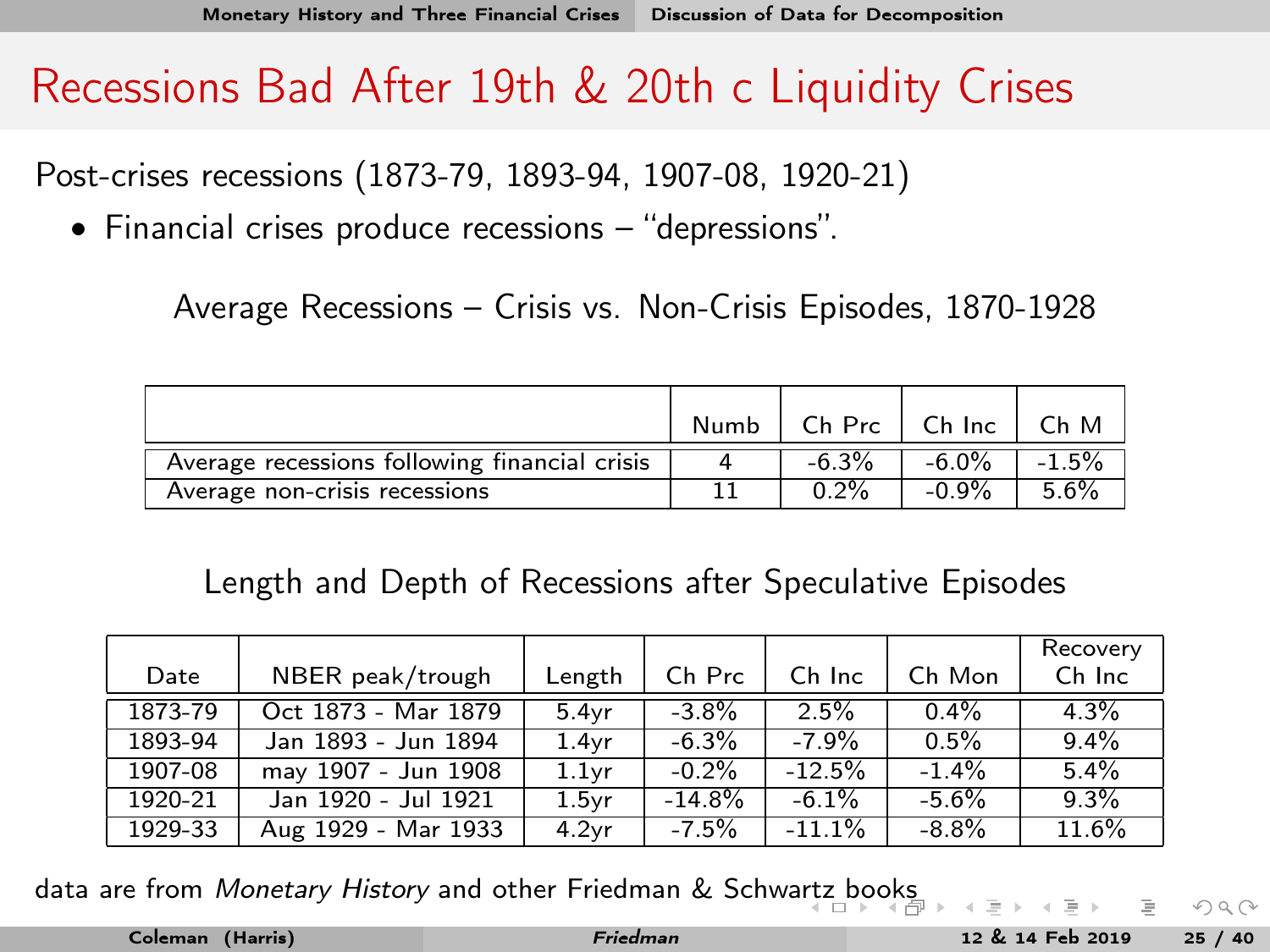<span id="page-32-0"></span>1 [Introduction to Friedman's Economics](#page-3-0)

<sup>2</sup> [Quick View: Permanent Income & Natural Rate](#page-10-0)

#### <sup>3</sup> [Monetary History and Three Financial Crises](#page-13-0)

[Financial Crises are American as Apple Pie](#page-13-0) [Basics of Money and Banking](#page-18-0) [1907: Liquidity Crisis, NY Banks Restrict Convertibility](#page-23-0) [1913: Federal Reserve Founded](#page-32-0) [1930s: Federal Reserve Fails](#page-34-0) [1960s: Friedman & Schwartz Revise Monetary History, Educate the Fed](#page-38-0) [2008: Federal Reserve \(& Bernanke\) Save the Financial System](#page-41-0)

<sup>4</sup> [Conclusion: Friedman & Monetary Theory](#page-45-0)

 $\leftarrow \pm$  ).  $\leftarrow$  (Fig. ).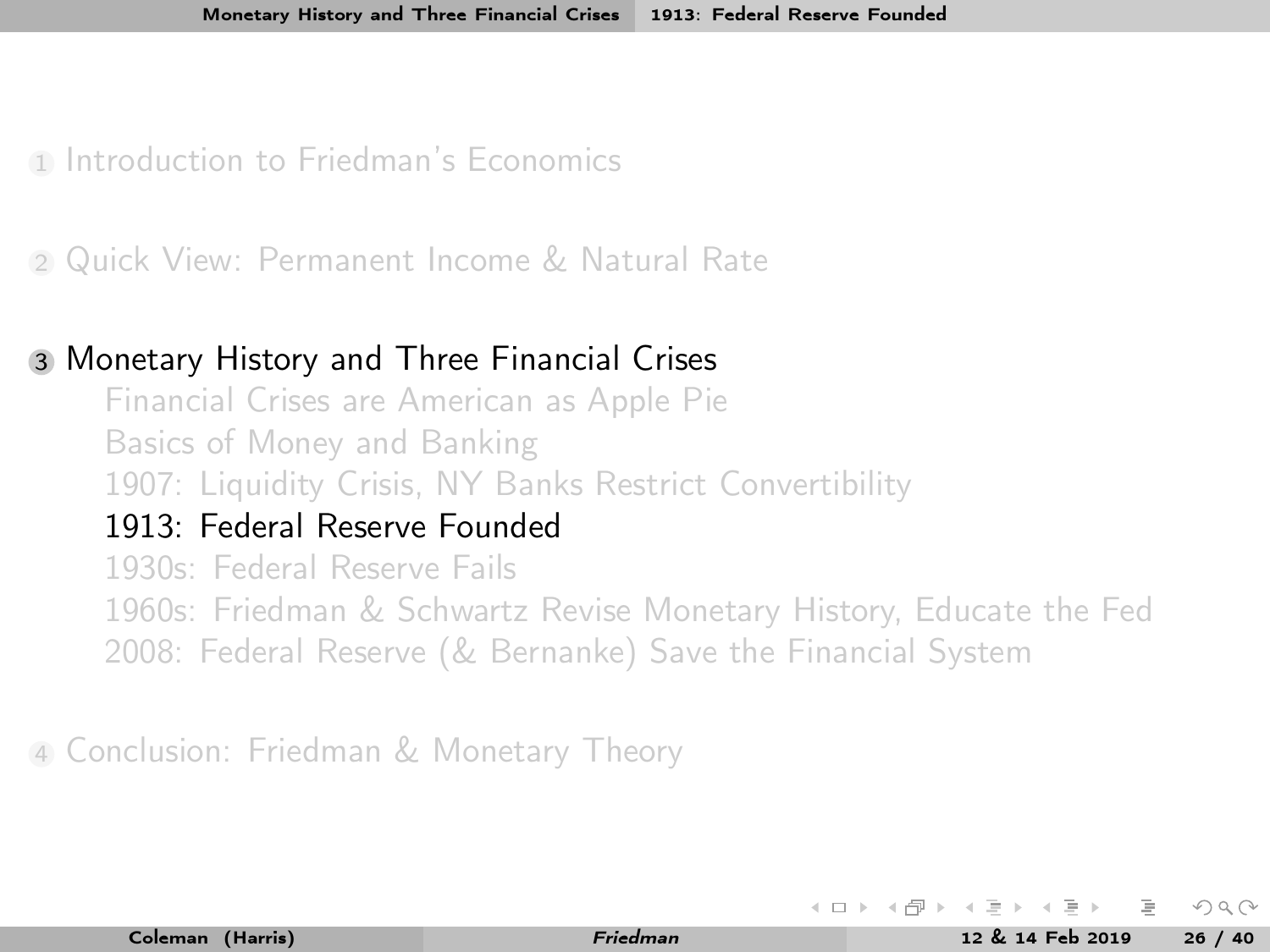### <span id="page-33-0"></span>1913: Federal Reserve as Solution to Liquidity Crises

Recognition that money (HPM) needed to be "elastic" in the sense of expanding during liquidity crisis.

- Dec 1913, Federal Reserve founded
- One explicit purpose: to issue notes by "discounting bank assets" (lending to a bank based on assets  $-$  collateral  $-$  provided by the bank)

Goes back to Bagehot's rules for central banking (and developed earlier, 1790s, by Alexander Hamilton)

- First: lend freely and vigorously, but at a very high rate of interest (to discourage those who do not have liquidity problems)
- Second: lend on all good securities (securities used as collateral) to everyone who is solvent

 $OQ$ 

イロト イ押ト イヨト イヨト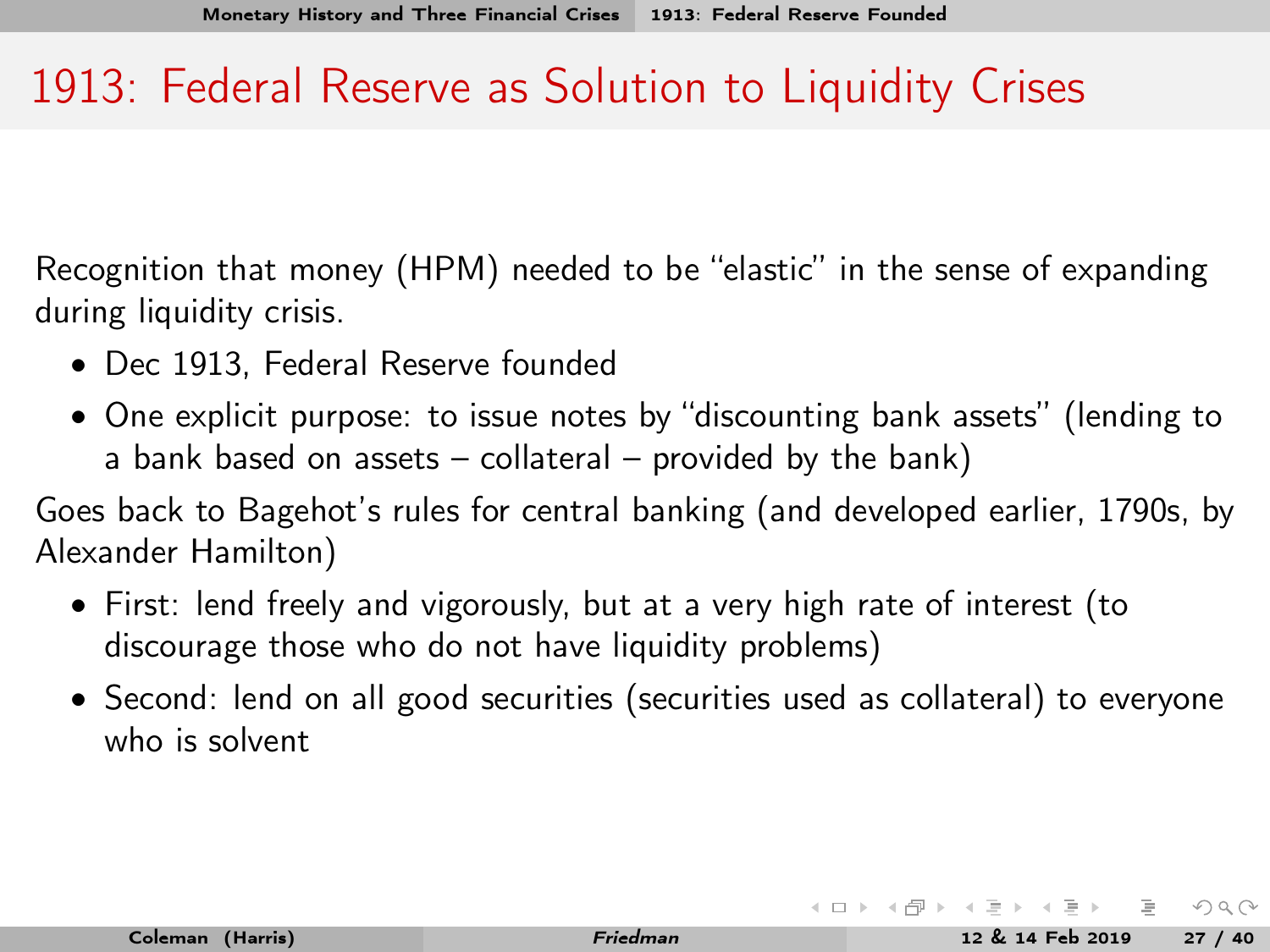<span id="page-34-0"></span>1 [Introduction to Friedman's Economics](#page-3-0)

<sup>2</sup> [Quick View: Permanent Income & Natural Rate](#page-10-0)

#### <sup>3</sup> [Monetary History and Three Financial Crises](#page-13-0)

[Financial Crises are American as Apple Pie](#page-13-0) [Basics of Money and Banking](#page-18-0) [1907: Liquidity Crisis, NY Banks Restrict Convertibility](#page-23-0) [1913: Federal Reserve Founded](#page-32-0)

#### [1930s: Federal Reserve Fails](#page-34-0)

[1960s: Friedman & Schwartz Revise Monetary History, Educate the Fed](#page-38-0) [2008: Federal Reserve \(& Bernanke\) Save the Financial System](#page-41-0)

<sup>4</sup> [Conclusion: Friedman & Monetary Theory](#page-45-0)

 $\leftarrow \pm$  ).  $\leftarrow$  (Fig. ).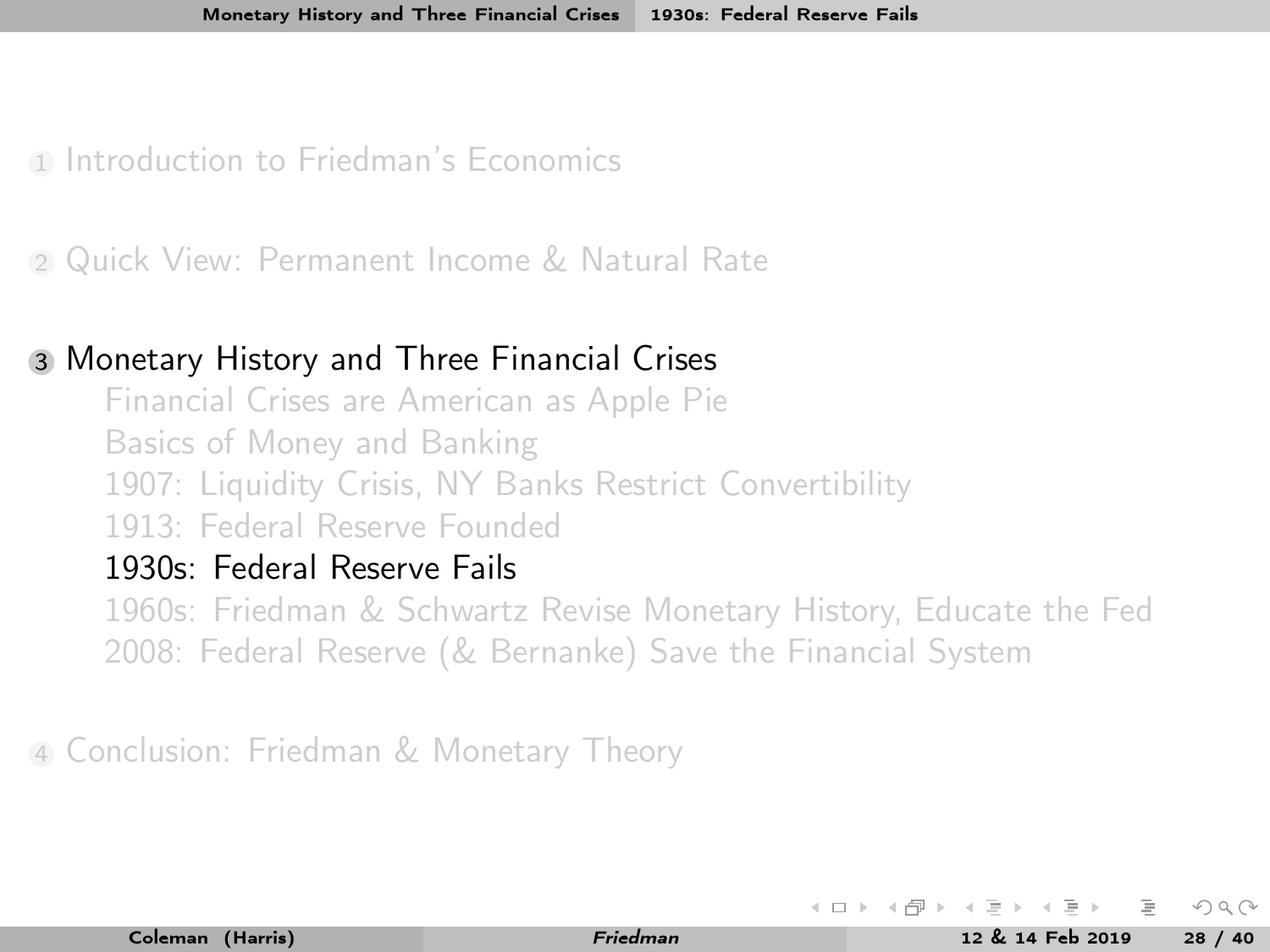### <span id="page-35-0"></span>Fast Forward to next Financial Crisis: 1929-30

October 1929, stock market crash

- Recession started earlier August 1929
- Up through autumn 1930 bad but not horrendous
- October 1930 banks started failing
	- 256 in November 1930 and 352 in December

A contagion of fear spread among depositors, starting from the agricultural areas (F&S p 308)

Now, banks had neither the incentive nor the authority to restrict payments

• The Fed had been founded to solve this problem

But the Fed failed to act to increase HPM in response to spike in liquidity demand

• Bank failures cascaded – by 1933  $1/3$  of banks gone

 $\Omega$ 

**K ロト K 母 ト K ヨ ト K**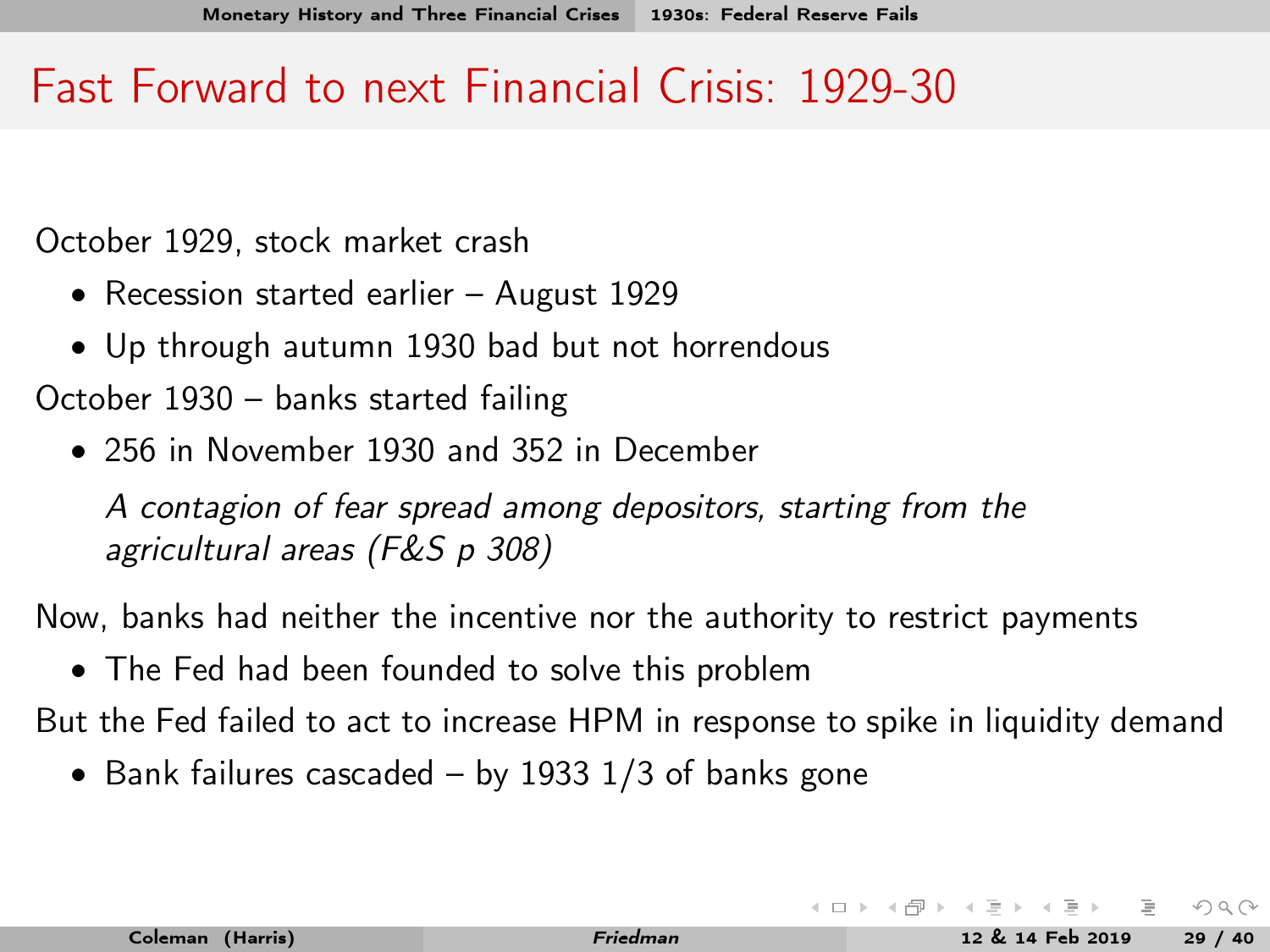<span id="page-36-0"></span>

|         |                | %Ch Mon  |            | Due to      |           |          |           |
|---------|----------------|----------|------------|-------------|-----------|----------|-----------|
| Date    | NBER Pk/Tr     | Stock    | <b>HPM</b> | <b>BRes</b> | PCurr     | %P       | %Y        |
| 1873-79 | $10/73 - 3/79$ | $-3.1%$  | $-6.3%$    | 4.2%        | $-1.0%$   | $-3.8%$  | 2.5%      |
| 1893-94 | $1/93 - 6/94$  | $-5.7%$  | $2.6\%$    | $-8.0\%$    | $-0.3%$   | $-6.3%$  | $-7.9%$   |
| 1907-08 | $3/07 - 6/08$  | $-3.8%$  | 8.1%       | $-10.0\%$   | $-2.2%$   | $-0.2%$  | $-12.5%$  |
| 1920-21 | 1/20 - 721     | $-5.3\%$ | $-6.6%$    | 1.6%        | $-0.3%$   | $-6.1%$  | $-5.6%$   |
| 1929-33 | $8//29 - 3/33$ | $-43.4%$ | 16.2%      | $-22.4%$    | $-46.5%$  | $-7.5%$  | $-11.1%$  |
| 1929-31 | $8/29 - 1/31$  | $-5.8\%$ | $0.0\%$    | $-4.2\%$    | $-1.7%$   | $-8.3\%$ | $-10.6\%$ |
| 1931-33 | $1/31 - 3/33$  | $-37.6%$ | 16.3%      | $-17.8%$    | $-43.1\%$ | $-6.6\%$ | $-11.6%$  |
| 2007-09 | $12/07 - 6/09$ | 18.6%    | 69.9%      | $-51.1%$    | 6.1%      | 1.1%     | $-2.1%$   |

#### 1929-33

- 1929-31 like 1893 & 1907
	- $D/R \perp$ ,  $D/C \perp$ , HPM flat, M down somewhat
- 1931-33 things go really bad
	- $M \downarrow$  massively as public wants  $C (D/c \downarrow)$  & banks panic, want liquidity  $(D/R \downarrow)$
- Big fall in money overall
- Fed had power to create HPM in 1929-31 (before things got bad) but did not
- Banking system collapsed, economy down by 1/3, [une](#page-35-0)[mp](#page-37-0)[lo](#page-35-0)[ym](#page-36-0)[e](#page-37-0)[n](#page-33-0)[t](#page-34-0) [u](#page-37-0)[p](#page-38-0) [t](#page-12-0)[o](#page-13-0) [2](#page-44-0)[5](#page-45-0)[%](#page-0-0)

- 그

 $OQ$ 

イロト イ部 トイモト イモト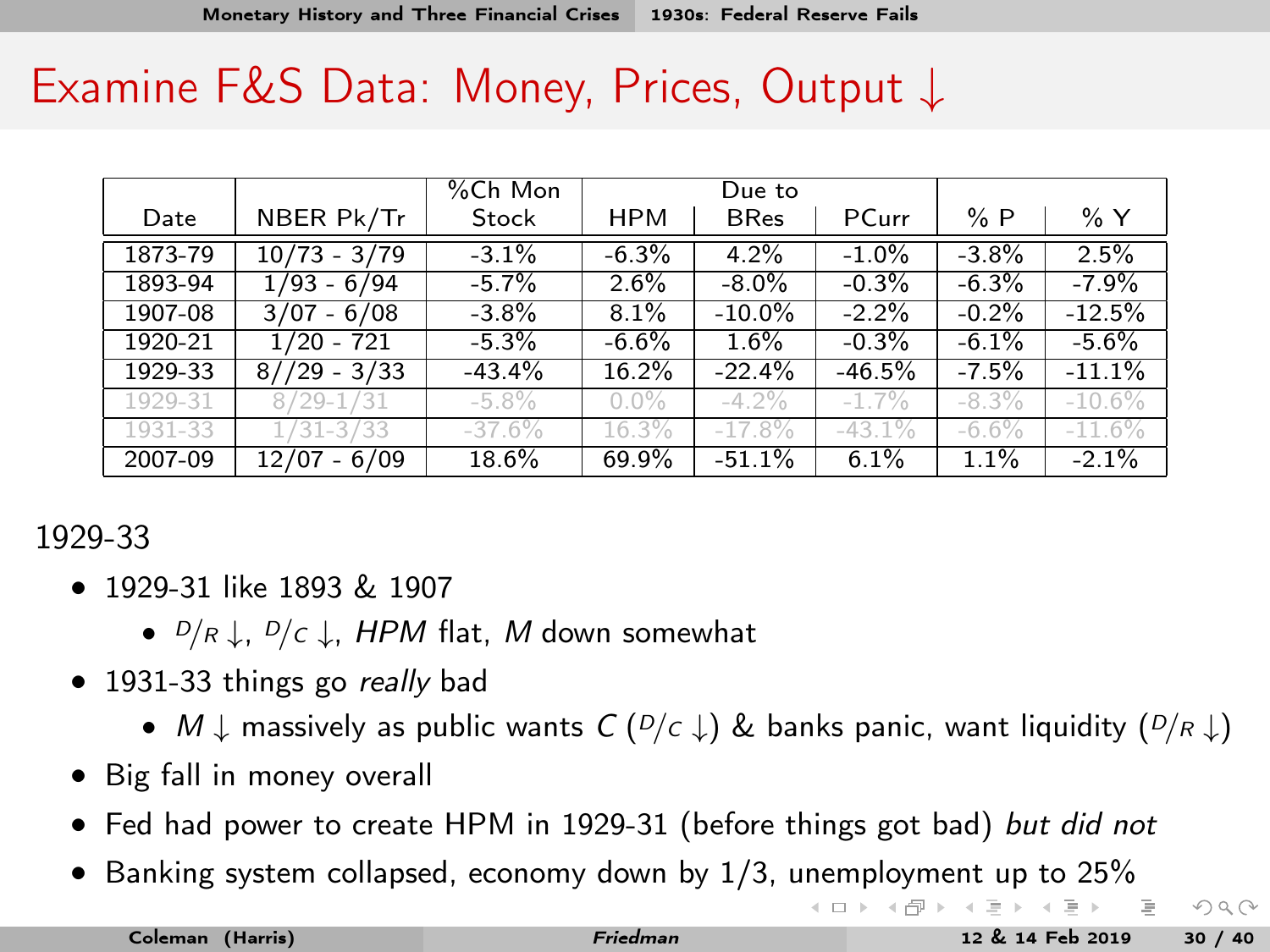# <span id="page-37-0"></span>Why Did Fed Fail to Act?

Critical question, and no perfect answers

The explanation ... is the shift of power within the System and the lack of understanding and experience of the individuals to whom the power shifted. (F&S p. 411)

Benjamin Strong, president of NY Fed, died October 1928 (tuberculosis)

- He had the knowledge, experience, strength of character to lead the system
- With Strong gone, power vacuum led to shift of power to DC and Board of Governors
- At that time neither skilled nor knowledgeable leaders at the Board
- Possibly one of the most unfortunate deaths of the early 20th c

It is also true that small events at times have large consequences, that there are such things as chain reactions and cumulative forces. It happens that a liquidity crisis in a unit fraction reserve banking system [and one like the US that is fragile to begin with] is precisely the kind of event that can trigger ... a chain reaction. (F&S p. 419)

 $\equiv$ 

 $OQ$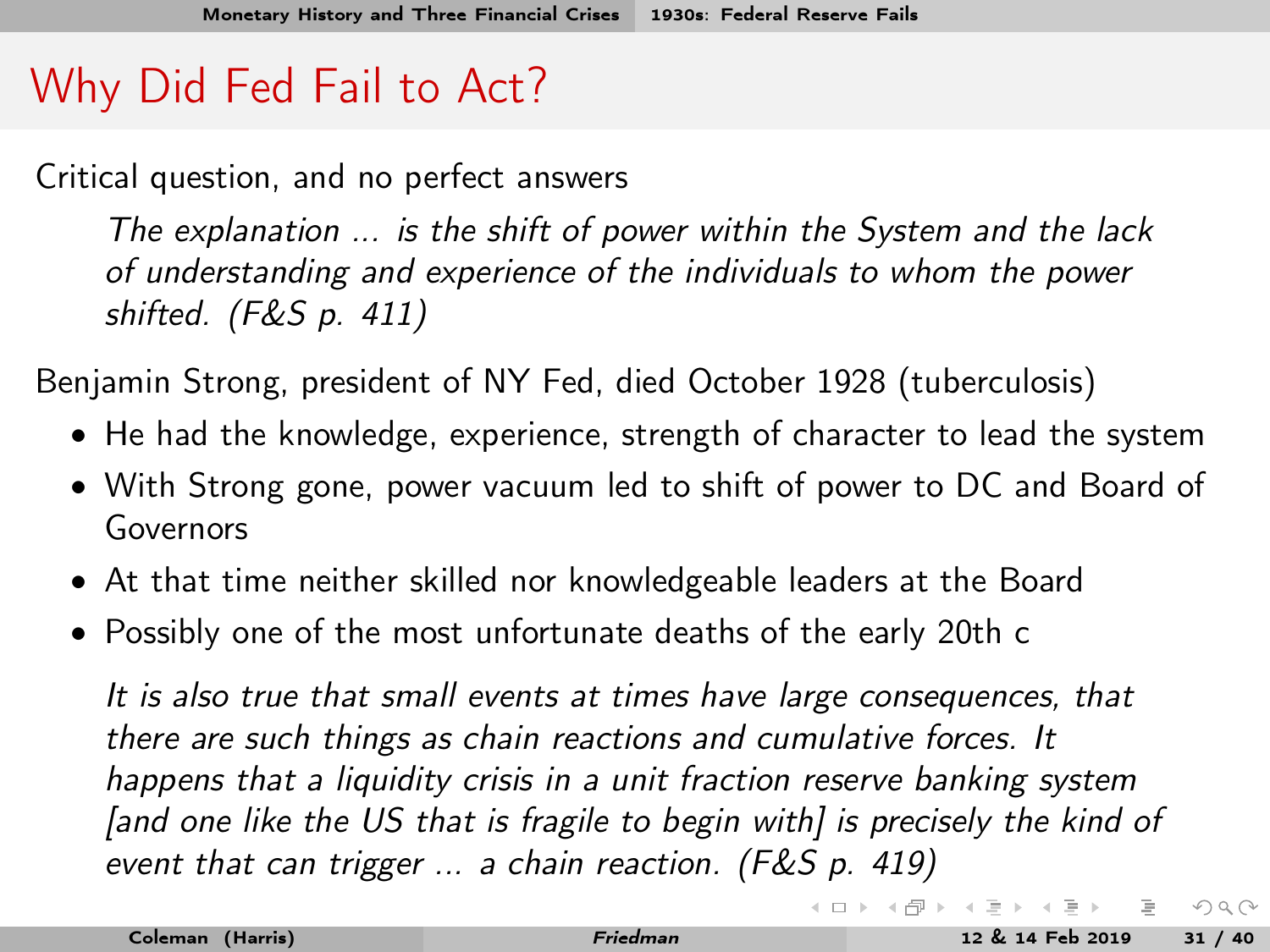- <span id="page-38-0"></span>1 [Introduction to Friedman's Economics](#page-3-0)
- <sup>2</sup> [Quick View: Permanent Income & Natural Rate](#page-10-0)

#### <sup>3</sup> [Monetary History and Three Financial Crises](#page-13-0)

[Financial Crises are American as Apple Pie](#page-13-0) [Basics of Money and Banking](#page-18-0) [1907: Liquidity Crisis, NY Banks Restrict Convertibility](#page-23-0) [1913: Federal Reserve Founded](#page-32-0) [1930s: Federal Reserve Fails](#page-34-0)

[1960s: Friedman & Schwartz Revise Monetary History, Educate the Fed](#page-38-0) [2008: Federal Reserve \(& Bernanke\) Save the Financial System](#page-41-0)

<sup>4</sup> [Conclusion: Friedman & Monetary Theory](#page-45-0)

 $\leftarrow \pm$  ).  $\leftarrow$  (Fig. ).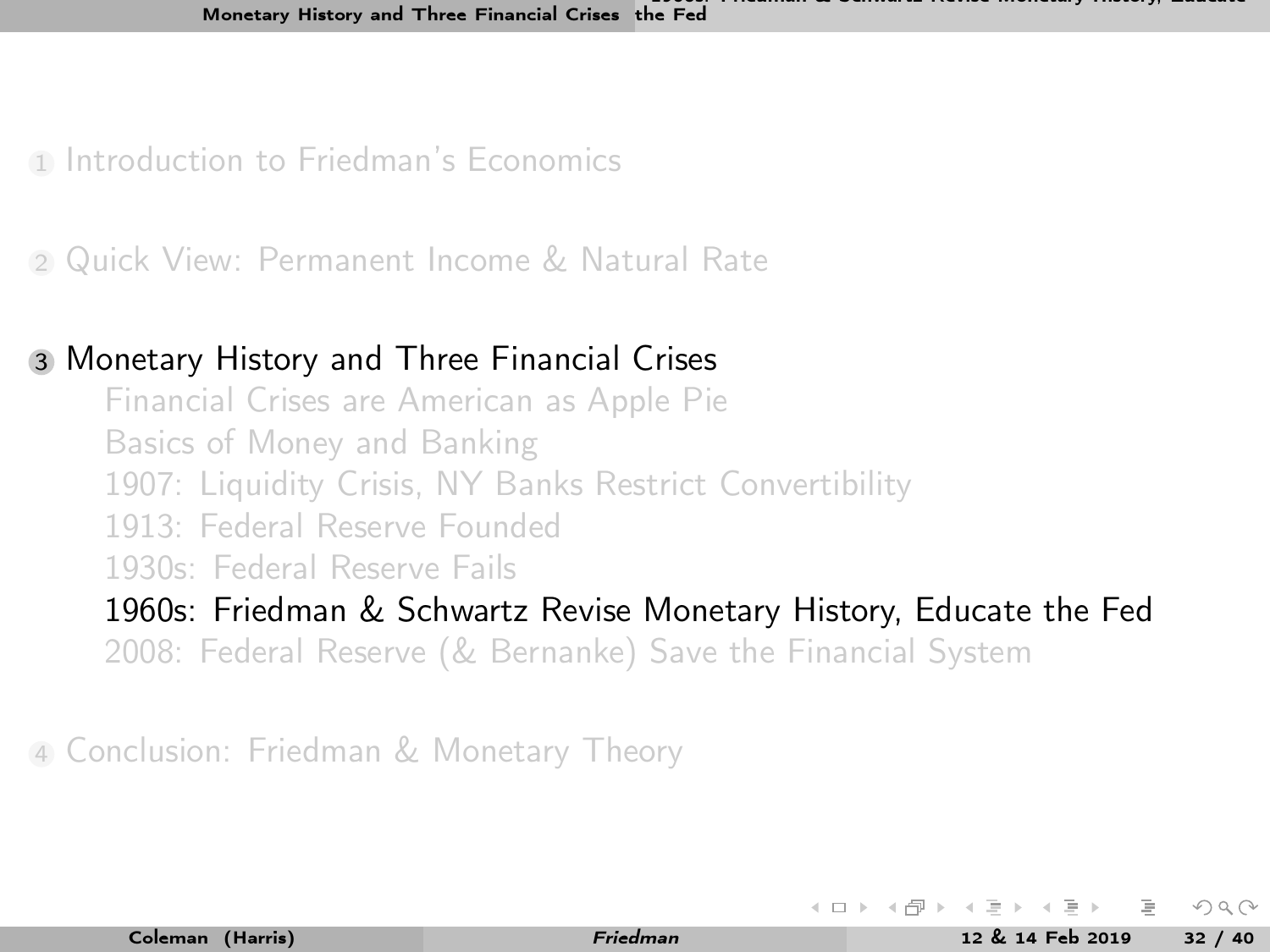## 1963, Monetary History of the US Re-writes History

Following the Great Depression, received wisdom was that monetary policy had been passive or ineffective

- Friedman & Schwartz re-wrote history
- Argued, persuasively, that money matters, and matters dramatically during a liquidity crisis

Milton Friedman and Anna Schwartz's A Monetary History of the United States 1867–1960 is perhaps the most influential work in economic history of the 20th century. The book, a perfect combination of historical narrative, empirical work, and theoretical analysis, was the major force in refocusing the economics profession's thinking about the importance of money in generating cyclical fluctuations. It also showed how the severity of the Great Depression was in large part due to the mistakes of the Federal Reserve.

 $OQ$ 

イロト イ押ト イヨト イヨト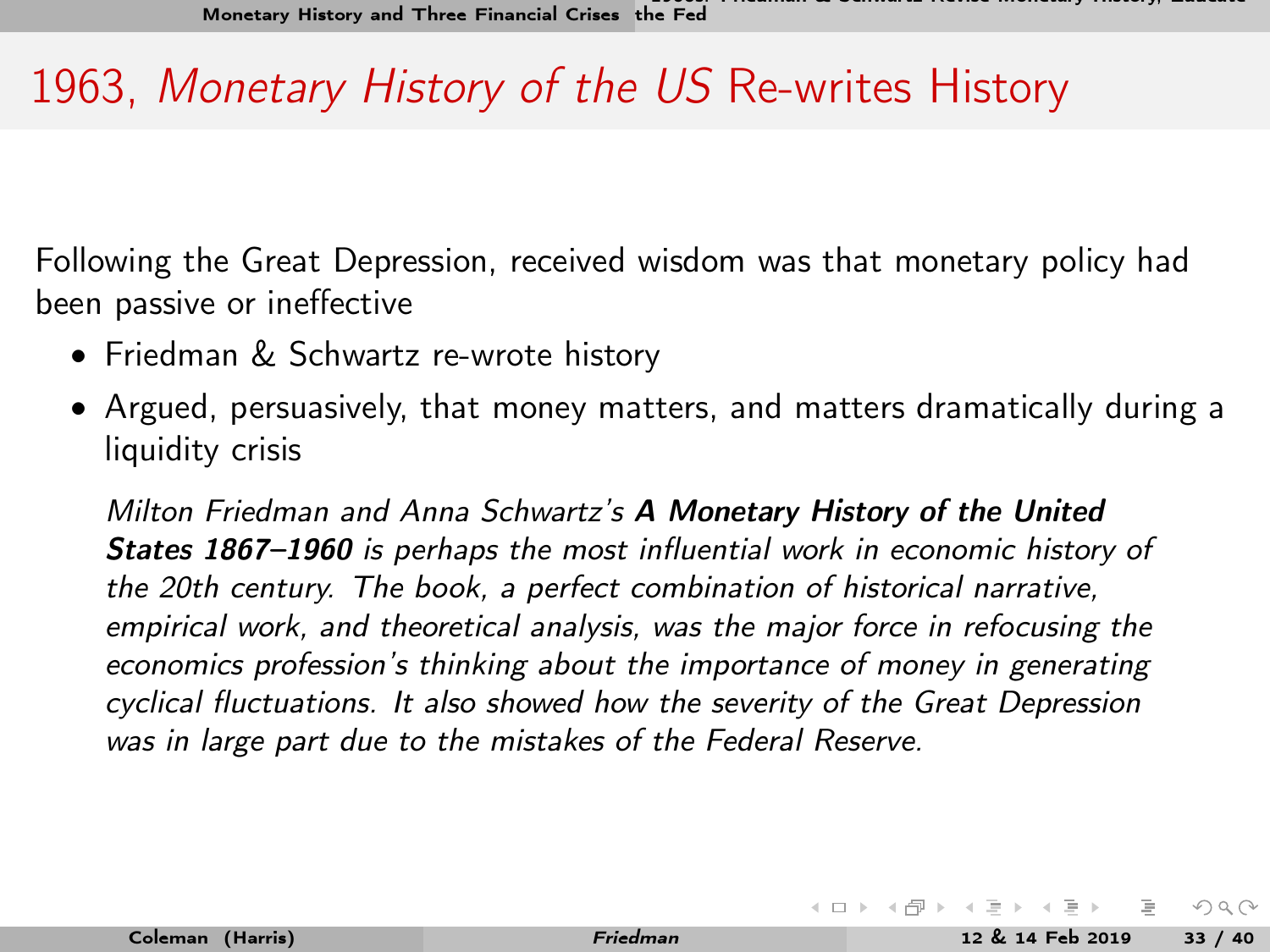## <span id="page-40-0"></span>2002, Fed has Learned the Lessons of Friedman & Schwartz

November 2002, conference in Ida Noyes to celebrate Friedman's 90th birthday

- Friedman & Schwartz both attended, both strong and feisty
- Ben Bernanke gave one of the papers, discussing Friedman & Schwartz's analysis of the Great Contraction (as they termed it)

The end was an electrifying moment (at least as far as academic conferences go)

• Remember that Bernanke was a member of the Board of Governors, later to become Chairman

Let me end my talk by abusing slightly my status as an official representative of the Federal Reserve. I would like to say to Milton and Anna: Regarding the Great Depression. You're right, we did it. We're very sorry. But thanks to you, we won't do it again.

Best wishes for your next ninety years.

 $OQ$ 

イロト イ部 トイモト イモト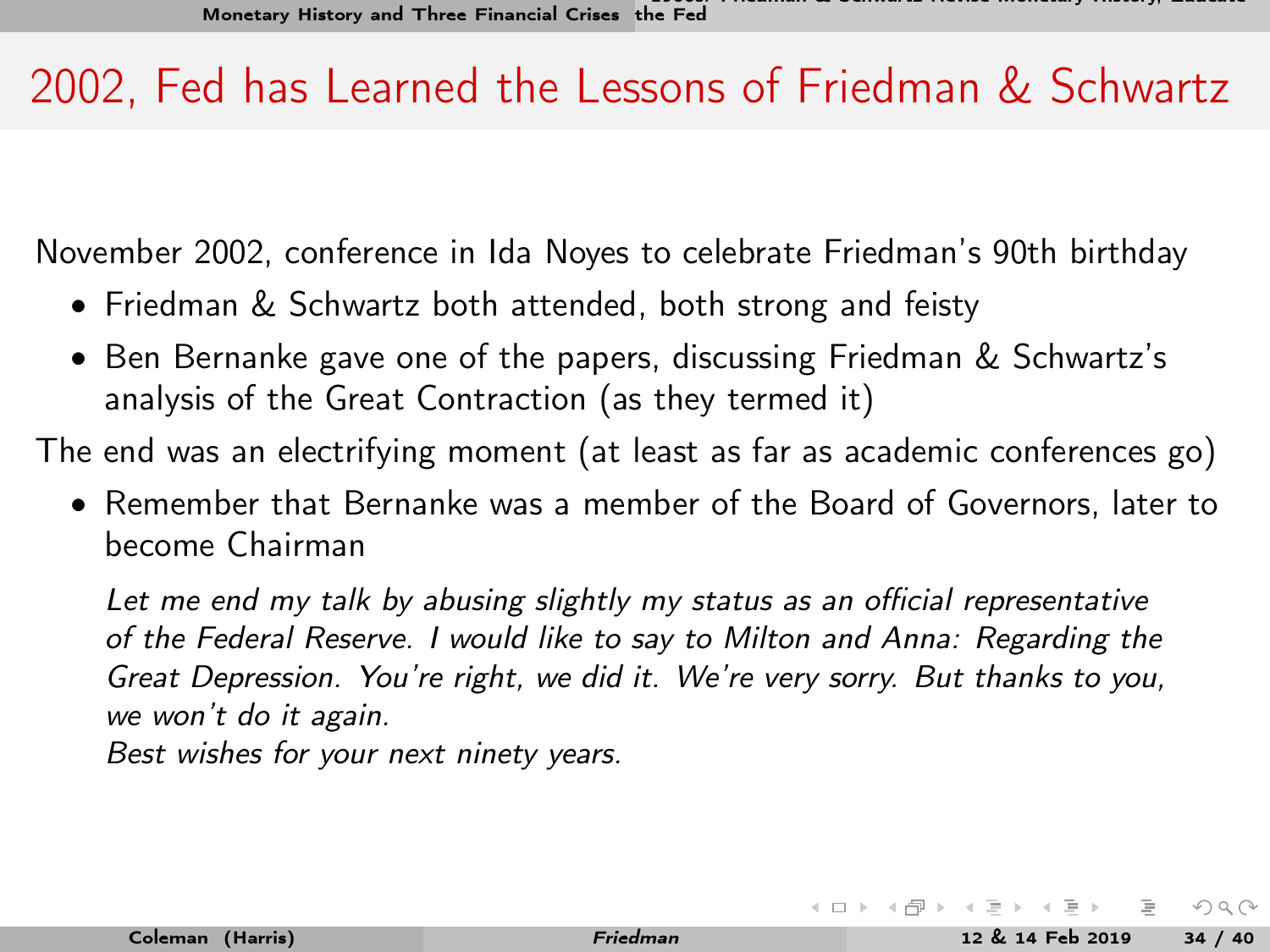<span id="page-41-0"></span>1 [Introduction to Friedman's Economics](#page-3-0)

<sup>2</sup> [Quick View: Permanent Income & Natural Rate](#page-10-0)

#### <sup>3</sup> [Monetary History and Three Financial Crises](#page-13-0)

[Financial Crises are American as Apple Pie](#page-13-0) [Basics of Money and Banking](#page-18-0) [1907: Liquidity Crisis, NY Banks Restrict Convertibility](#page-23-0) [1913: Federal Reserve Founded](#page-32-0) [1930s: Federal Reserve Fails](#page-34-0) [1960s: Friedman & Schwartz Revise Monetary History, Educate the Fed](#page-38-0) [2008: Federal Reserve \(& Bernanke\) Save the Financial System](#page-41-0)

<sup>4</sup> [Conclusion: Friedman & Monetary Theory](#page-45-0)

イロト イ母ト イヨト イ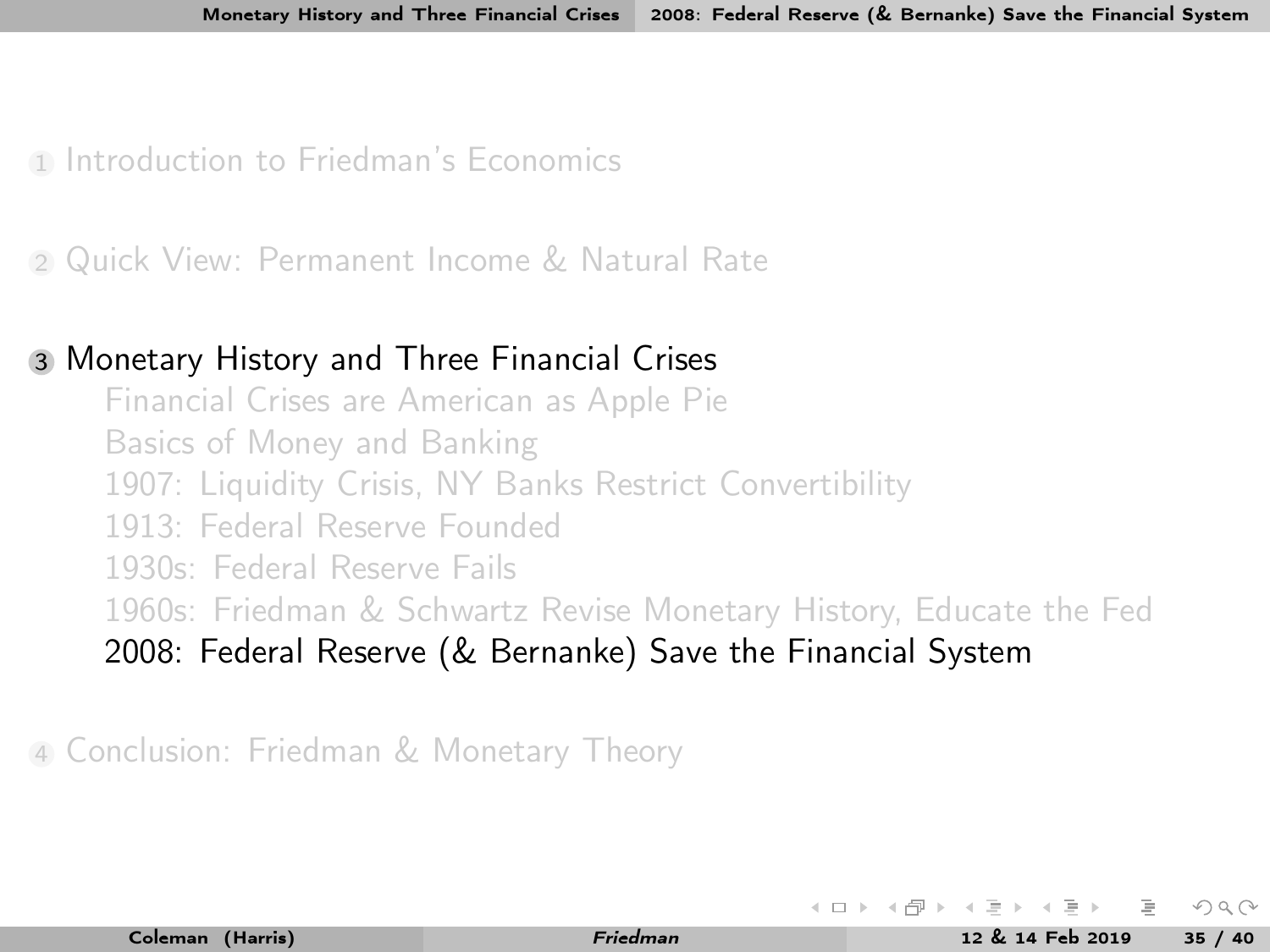### <span id="page-42-0"></span>2008, Fed Injected Liquidity, Saved the World

|         |                | %Ch Mon  |            | Due to      |          |          |           |
|---------|----------------|----------|------------|-------------|----------|----------|-----------|
| Date    | NBER Pk/Tr     | Stock    | <b>HPM</b> | <b>BRes</b> | PCurr    | %P       | % Y       |
| 1873-79 | $10/73 - 3/79$ | $-3.1%$  | $-6.3%$    | 4.2%        | $-1.0%$  | $-3.8%$  | 2.5%      |
| 1893-94 | $1/93 - 6/94$  | $-5.7%$  | 2.6%       | $-8.0\%$    | $-0.3%$  | $-6.3%$  | $-7.9%$   |
| 1907-08 | $3/07 - 6/08$  | $-3.8\%$ | 8.1%       | $-10.0\%$   | $-2.2%$  | $-0.2%$  | $-12.5%$  |
| 1920-21 | $1/20 - 721$   | $-5.3\%$ | $-6.6%$    | $1.6\%$     | $-0.3%$  | $-6.1%$  | $-5.6%$   |
| 1929-33 | $8//29 - 3/33$ | $-43.4%$ | 16.2%      | $-22.4%$    | $-46.5%$ | $-7.5%$  | $-11.1%$  |
| 1929-31 | $8/29 - 1/31$  | $-5.8\%$ | $0.0\%$    | $-4.2\%$    | $-1.7\%$ | $-8.3\%$ | $-10.6\%$ |
| 1931-33 | $1/31 - 3/33$  | $-37.6%$ | 16.3%      | $-17.8%$    | $-43.1%$ | $-6.6\%$ | $-11.6%$  |
| 2007-09 | $12/07 - 6/09$ | 18.6%    | 69.9%      | $-51.1%$    | 6.1%     | 1.1%     | $-2.1%$   |

#### 2007-09

- Fed did learn, did the right thing
- Massively increased HPM Quantitative Easing (QE1)
	- Mainly went to bank reserves
- Banks were panicked, increased reserves  $(D/R \downarrow)$

Can't say for sure what would have happened, but 1907 and 1930s give us a pretty good idea

- If the Fed hadn't done QE1, the financial system would probably have collapsed
- NB: prices for 2008:Q3 2009:Q1 fell by 4.1% (an[n\).](#page-41-0) [Ext](#page-43-0)[r](#page-41-0)[aor](#page-42-0)[d](#page-43-0)[in](#page-40-0)[a](#page-41-0)[ry](#page-44-0)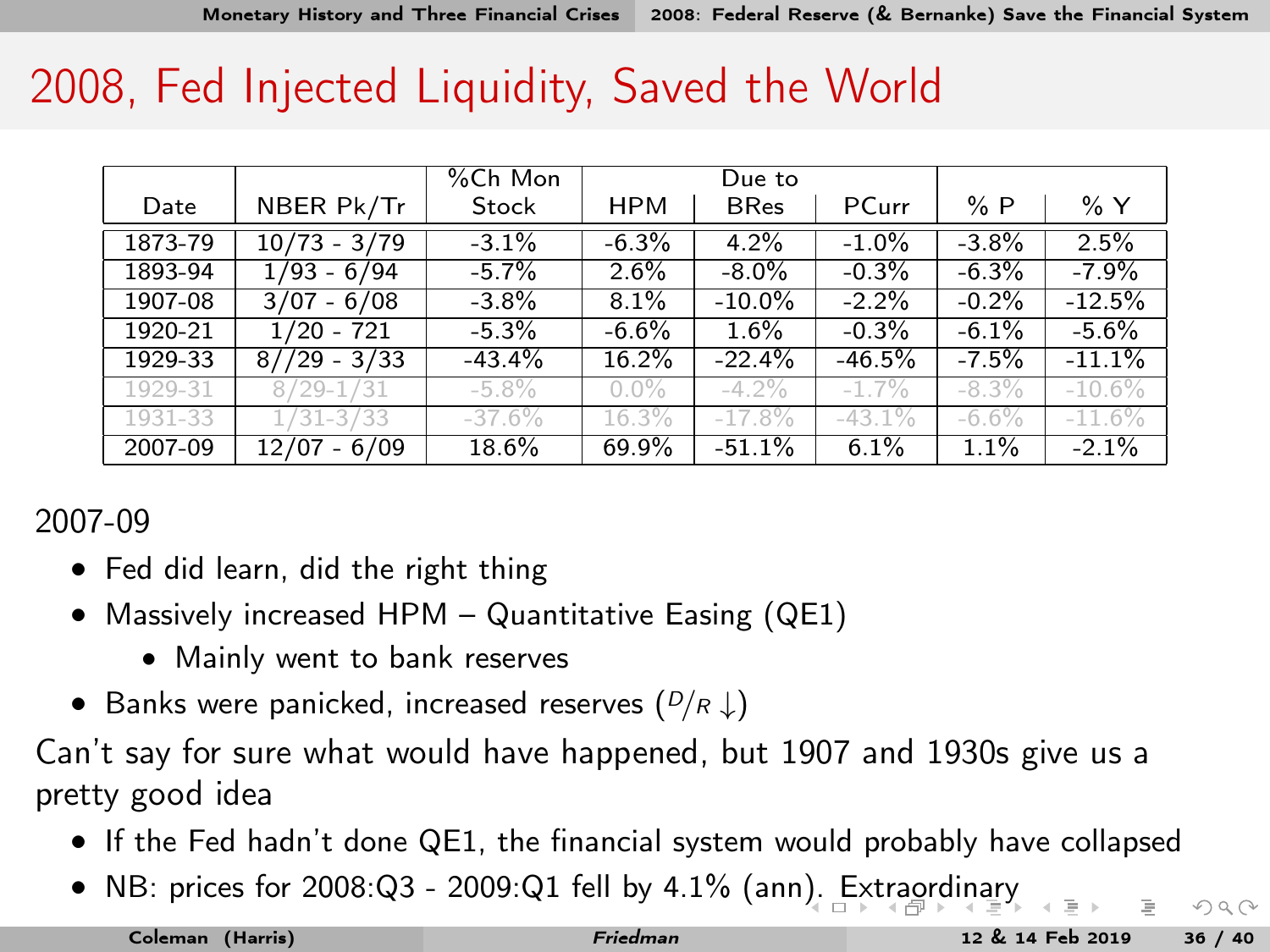### <span id="page-43-0"></span>Reserves – The Fed Did Indeed Learn

And the Fed did learn. They increased reserves in 2008. By just a little!



Monetary Base – Currency (BOGMBASE/1000 – CURRSL)

At the time, concern about inflation (from MV=PY). Reasons not:

- Increased *demand* for money
- Fed pays interest on reserves

 $OQ$ 

 $4$  D  $\rightarrow$   $4$   $\overline{m}$   $\rightarrow$   $4$   $\overline{m}$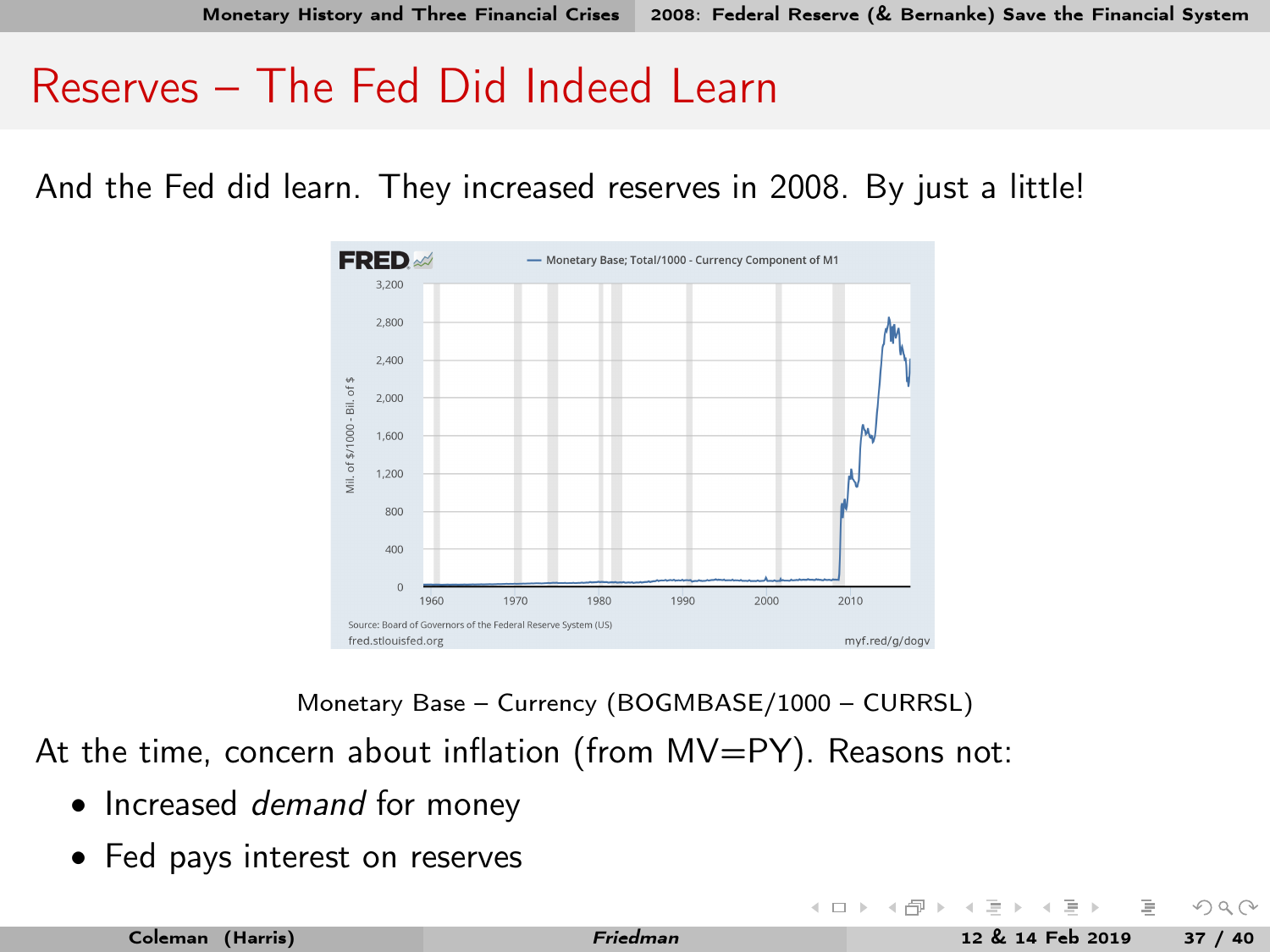### <span id="page-44-0"></span>Some Things I've Ignored – But Main Story Correct

I've ignored and glossed over some things:

- Since 1990s, US banking system has become national
	- Can now open Chase account in Illinois, not just NY
- Reasons for 2008 crisis not quite the same as 1907 & 1930s (fragile & fragmented banking system)
	- New story of political / banking coalition that led to mis-pricing and over-consumption of mortgage risk
- Fall 2008 Fed started paying interest on reserves another big reason for "no inflation" with big increase in reserves

 $\Omega$ 

 $($  ロ )  $($   $($   $\oplus$   $)$   $($   $\oplus$   $)$   $($   $\oplus$   $)$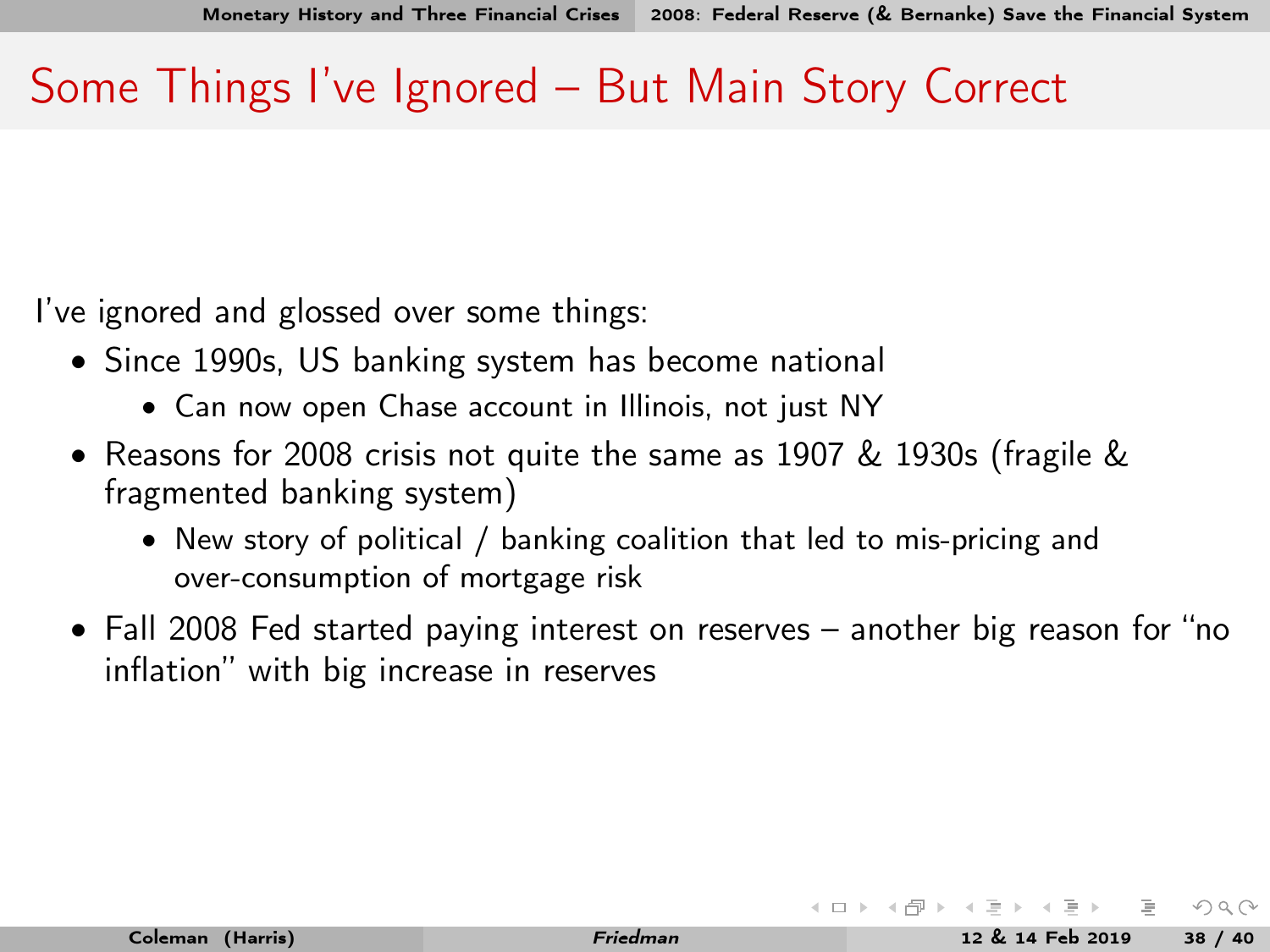<span id="page-45-0"></span>1 [Introduction to Friedman's Economics](#page-3-0)

<sup>2</sup> [Quick View: Permanent Income & Natural Rate](#page-10-0)

<sup>3</sup> [Monetary History and Three Financial Crises](#page-13-0) [Financial Crises are American as Apple Pie](#page-13-0) [Basics of Money and Banking](#page-18-0) [1907: Liquidity Crisis, NY Banks Restrict Convertibility](#page-23-0) [1913: Federal Reserve Founded](#page-32-0) [1930s: Federal Reserve Fails](#page-34-0) [1960s: Friedman & Schwartz Revise Monetary History, Educate the Fed](#page-38-0) [2008: Federal Reserve \(& Bernanke\) Save the Financial System](#page-41-0)

#### <sup>4</sup> [Conclusion: Friedman & Monetary Theory](#page-45-0)

 $\leftarrow \Box$  )  $\rightarrow$   $\leftarrow$   $\Box$  )  $\rightarrow$   $\leftarrow$   $\Box$  ).